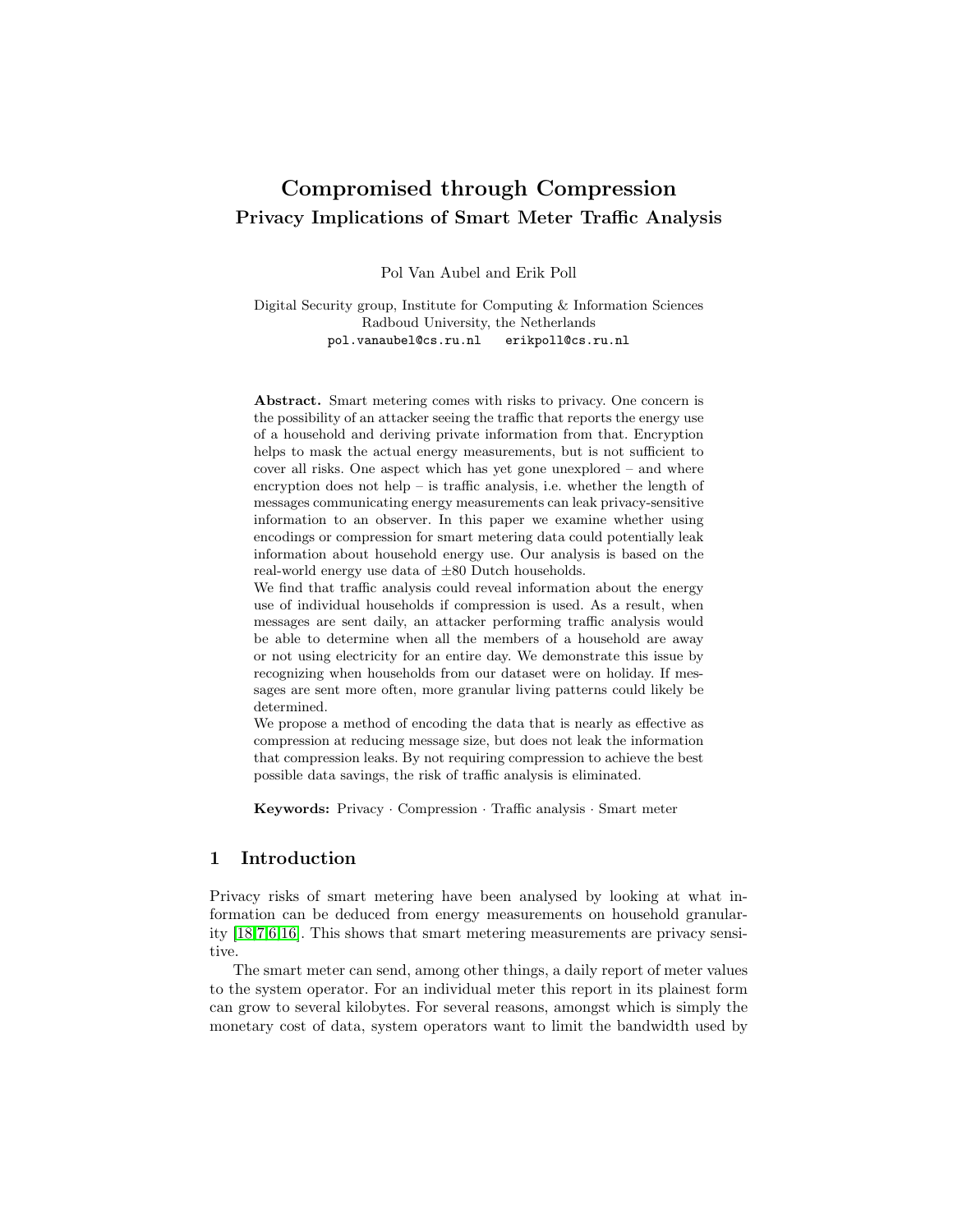this communication. The standards used for this communication are IEC 62056, more commonly referred to as DLMS/COSEM. They allow for encoding and compression to be applied to the meter readings, before encrypting them and sending them to a central system [\[8](#page-19-2)[,9,](#page-20-2)[10\]](#page-20-3).

Because these messages are encrypted, someone who can eavesdrop on the communication does not have access to the actual meter readings. However, traffic analysis may still be possible. In traffic analysis, we analyse the metadata of network communication: who communicates, when, how much, to whom, without regard to the contents of the communication. Encryption does not necessarily reduce the risk of traffic analysis, especially if, as is the case for DLMS/COSEM, the length of the messages is still known to the outside observer. The latest version of DLMS/COSEM, not yet standardized by the IEC, defines a new encoding method in addition to the existing encoding and compression options. This paper explores how these options can influence the length of typical messages and what information this may leak to an attacker.

In addition, we propose a method of encoding the data that is nearly as effective as compression at reducing message size, but is not vulnerable to traffic analysis by itself. This allows for data savings without introducing the risk of traffic analysis.

Attacker model The question we are concerned with in this paper is whether an attacker observing DLMS/COSEM traffic can learn privacy-sensitive information solely from the length of the messages when the encoding and compression options in DLMS/COSEM are used. We assume a passive attacker capable of capturing all DLMS/COSEM traffic, but not injecting or manipulating messages.

In the Dutch smart metering infrastructure, measurements are currently taken every 15 minutes, and sent in daily batches after midnight. We perform our analysis on the messages communicating these daily batches to the grid operator. The only source of information for the attacker is the length of these messages. For this research, we do not consider other types of messages like reports on power quality, because the link between them and potential privacy impact is unclear.

In Section [2](#page-1-0) we relate this paper to existing research into the privacy of smart metering. In Section [3](#page-4-0) we explain the relevant parts of the DLMS/COSEM communication standards: the encodings and compression. We also introduce our proposed alternative encoding that should prevent the problems we identify. In Section [4](#page-7-0) we explain the setup for our analysis, and in Section [5](#page-10-0) we show the results and discuss our findings. Finally, we suggest some avenues for future work in Section [6,](#page-17-0) and we discuss our findings and give some recommendations in Section [7.](#page-18-0)

## <span id="page-1-0"></span>2 Background

The encryption used in DLMS/COSEM does not hide the plaintext message length from the attacker, it only adds a constant overhead to every encrypted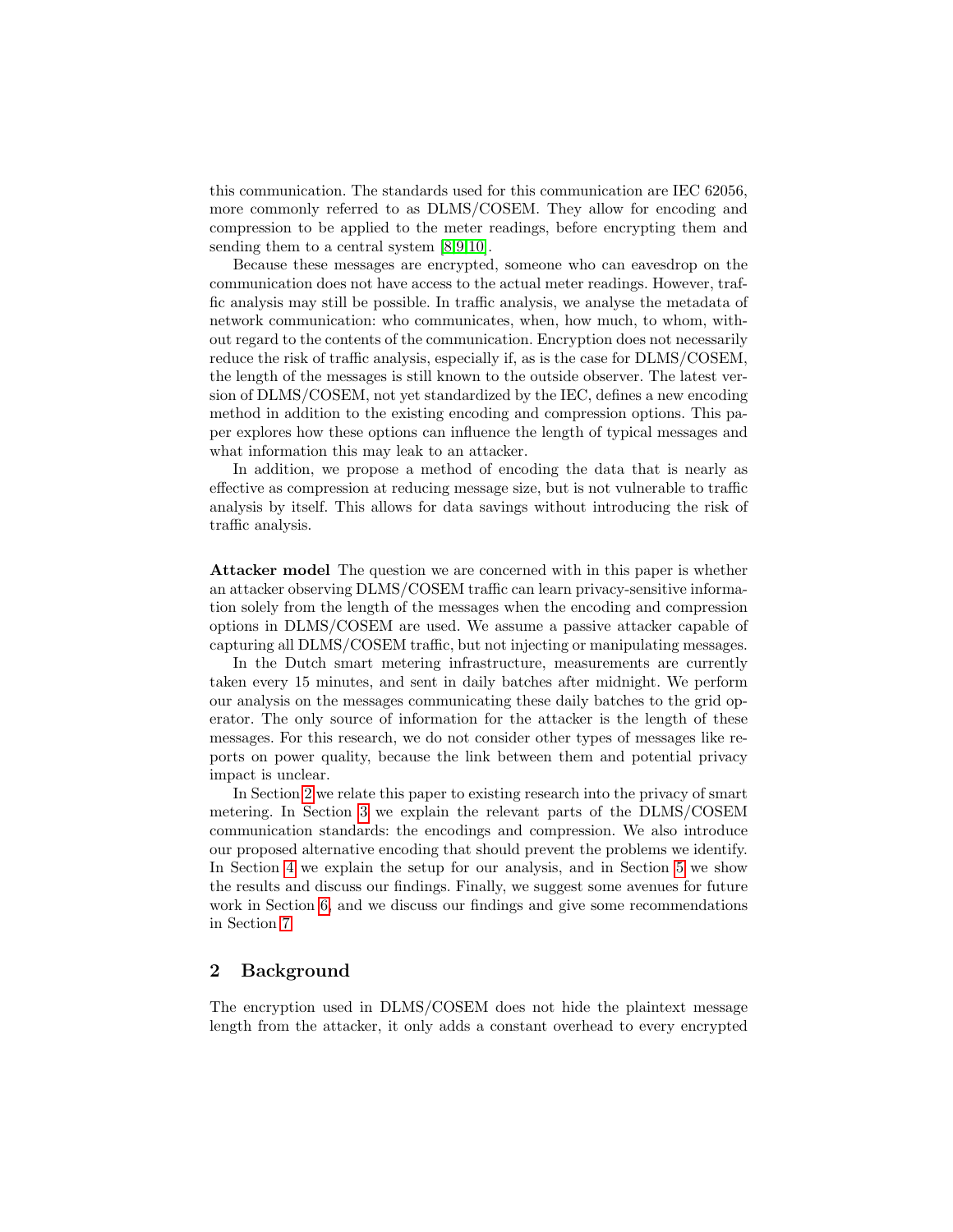message. This means that an attacker may be able to derive privacy-sensitive information by analysing the length of messages, partially circumventing the protection that the encryption is supposed to provide.

We cover some related research on privacy aspects of smart metering and the situation in the Netherlands in Section [2.1.](#page-2-0) In Section [2.2](#page-2-1) we explain why the length of encrypted messages may leak information about the data they contain. In Section [2.3](#page-3-0) we relate this to existing work that analyses correlations between power use and compression, and explain our contribution.

#### <span id="page-2-0"></span>2.1 Smart Metering Privacy

Privacy risks of smart metering have been analysed by looking at what information can be deduced from energy measurements of an entire household. Molina-Markham et al. show that with one measurement every second, very detailed household living patterns can be deduced [\[18\]](#page-20-0). Greveler et al. show that from similar data they can recognize household appliances like refrigerators, kettles, and coffee machines. Worryingly, they can even distinguish different television broadcasts being watched [\[7,](#page-19-0)[6\]](#page-19-1). Liao, Stankovic, and Stankovic also show that detecting refrigerators, boilers, kettles, toasters, etc. is possible, and by doing so, can distinguish household activities [\[16\]](#page-20-1).

All these focus on what can be learned from frequent unencrypted readings, on the order of a measurement per second. Such frequent measurements are not (currently) transmitted by Dutch smart meters – they send measurements taken every 15 minutes [\[20\]](#page-20-4). However, that does not mean that there are no privacy concerns for the data that is sent by the smart meters. The law introducing the smart meter in the Netherlands was initially blocked by the First Chamber of Parliament, because it did not adequately take consumer privacy into account. An important issue was that it mandated 15-minute readings, and made the smart meter itself mandatory. The law was only passed after being rewritten to make the smart meter optional and the 15-minute readings opt-in [\[1\]](#page-19-3). The Distribution System Operators (DSOs) themselves also consider some of the metering data – in particular the measurements of energy use – privacy-sensitive  $[4]$ .

#### <span id="page-2-1"></span>2.2 Traffic Analysis: Length as a Side-Channel

The research mentioned in Section [2.1](#page-2-0) [\[18,](#page-20-0)[7](#page-19-0)[,6,](#page-19-1)[16\]](#page-20-1) uses the actual energy use data from the meter, which can be hidden by encryption. It may be possible, however, to use message size as a side-channel to gain information about the encrypted data, especially if encrypted messages directly leak the size of their plaintexts. E.g. consider the case where we have two batches of an equal number of meter readings: one containing a batch of 8-bit integers, and the other a batch of 32-bit integers. Even if we encrypt these before sending them to a client, an attacker can still trivially distinguish the two, just by seeing that the size of one message is much larger than the other.

Even when the messages being encrypted are the same length, using compression to save bandwidth may introduce possibilities for traffic analysis. E.g.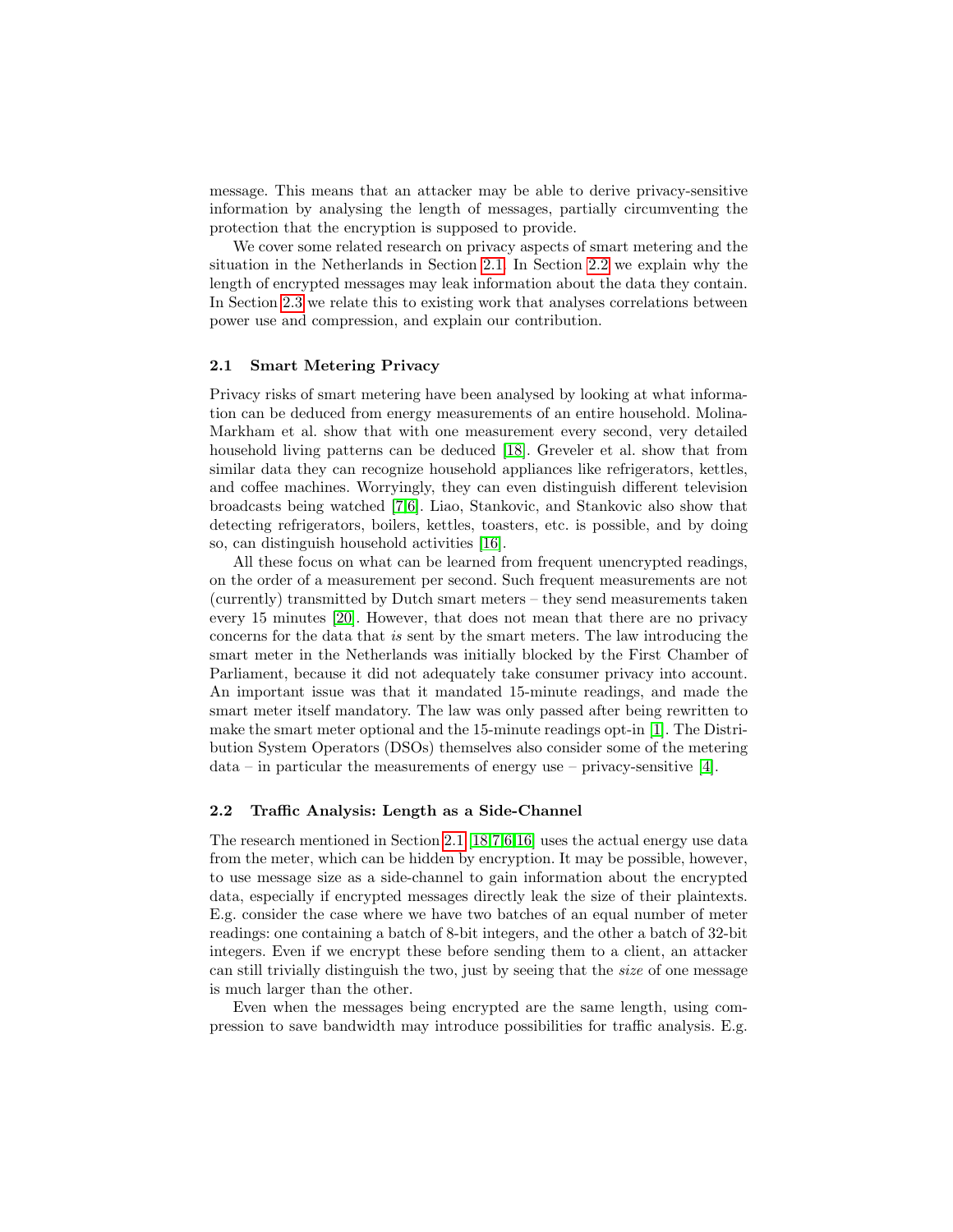now consider the case where we have two batches of meter readings, where one batch has measured "0" fifty times, and the other batch has fifty different measurements. These measurements take an equal amount of space in the message. If we only encrypt them and send them to a recipient, an attacker listening in would not be able to tell, based on size alone, which one we have sent. But if we compress them before encrypting, one message may compress down to say "50 times 0", whereas the other needs the space for all its individual measurements. The attacker looking at message length can deduce that one of these messages has a lot of repeating values, whereas the other does not.

Already in 2002 the existence of such a compression-induced length sidechannel in encrypted messages was highlighted by Kelsey [\[12\]](#page-20-5). Langley hypothesized in 2011 that compression before encryption could be used in an attack to retrieve information being transmitted over the then-newly-developed SPDY protocol, without actually breaking the underlying cryptographic protocols [\[13\]](#page-20-6). This was put in practice within a year by Rizzo and Duong in the CRIME attack against HTTPS, SPDY, and TLS [\[19\]](#page-20-7). In 2013 Prado, Harris, and Gluck followed this with the BREACH attack against the compression in HTTP [\[5\]](#page-19-5).

It is important to note that these attacks do not "break" the cryptography as such. Instead, the traffic analysis reveals the contents of parts of the communicated data, even though the messages remain encrypted.

#### <span id="page-3-0"></span>2.3 Traffic Analysis to Learn Power Consumption

Encryption in the DLMS/COSEM standard primarily uses AES in Galois Counter Mode, which adds a constant overhead to each encrypted message and does not hide the plaintext message length from the attacker [\[8\]](#page-19-2). So from Section [2.2](#page-2-1) we can conclude that an attacker who sees the message length may be able to learn information about the power consumption of a household by linking message length to the power consumption.

In the case of smart metering, all the messages containing energy measurements could in principle be the same size: they contain the same number of measurements encoded the same way, as we explain in Section [3.](#page-4-0) However, if compression is used, the messages can have different lengths.

Feher et al. [\[2\]](#page-19-6) show for a limited dataset that compression of smart metering data can result in correlation between message length and power consumption. They do not assess the practical implications of this correlation: the fact that one exists does not necessarily mean it can be used by observers to infer interesting information in real-life scenarios.

Our contribution is that we have analysed the effects that encoding and compression have on the energy use data of real Dutch households. We investigate whether an attacker performing traffic analysis could actually find a link between message length and power consumption and derive privacy-sensitive information from it. We confirm there exists such a correlation on a much larger dataset and show concrete risks to privacy stemming from these correlations. Furthermore,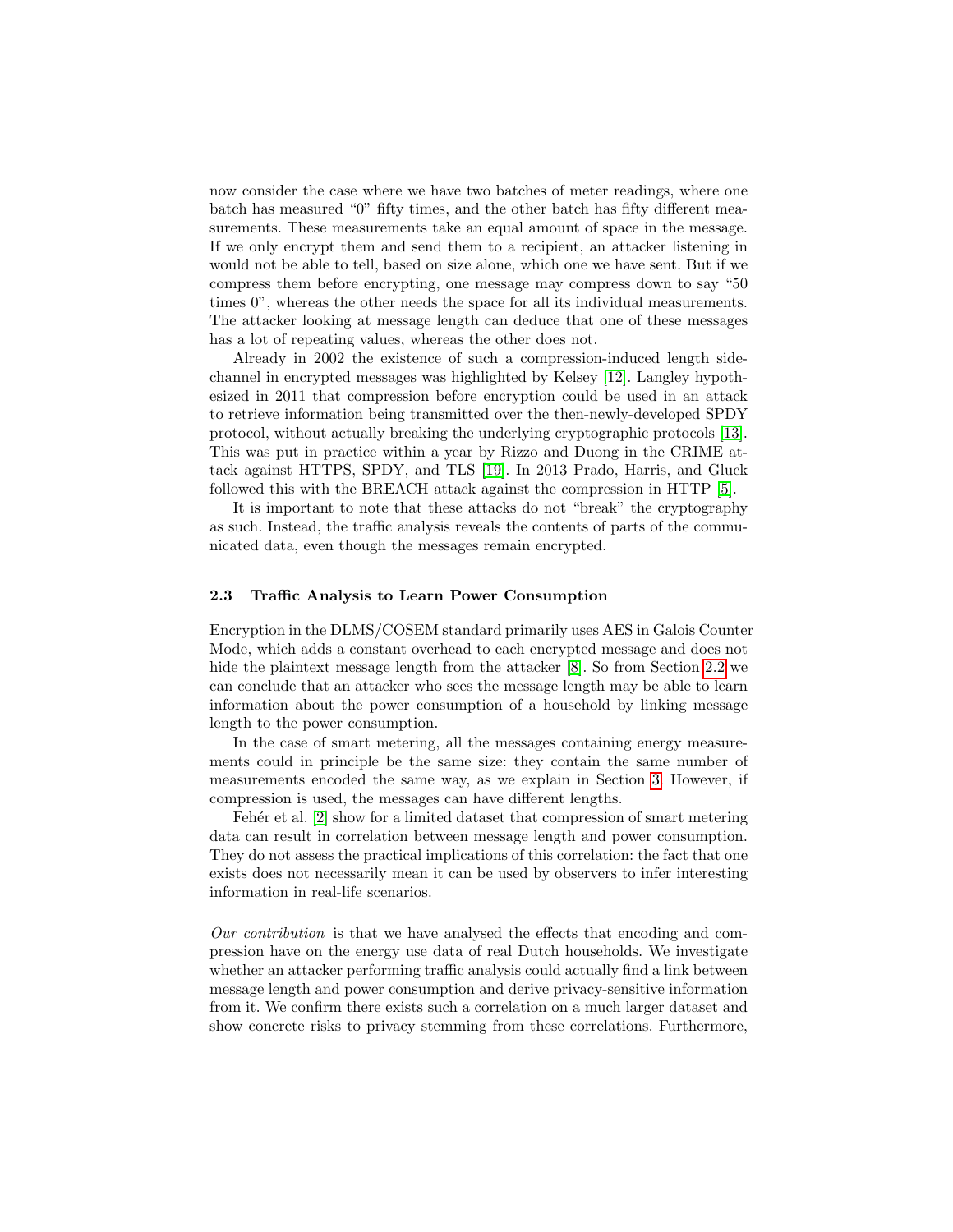we propose an encoding that approaches the effectiveness of compression, but does not exhibit the same correlation as compression.

# <span id="page-4-0"></span>3 Encoding and Compression Options in DLMS/COSEM

As mentioned in Section [1,](#page-0-0) system operators want to limit the bandwidth used by the communication needed for smart metering. In this paper we deal with two orthogonal concepts: encoding and compression. Both of these accomplish a reduction in size. Encoding defines how individual data elements are represented in a message. It can transform individual data elements in the message to achieve a more efficient representation of the same information, e.g. by using smaller data types or by converting absolute to relative measurements. Compression, on the other hand, applies a compression algorithm to an entire message without regard to the data contained within. Importantly, compression and encoding can be applied together, first transforming the data into a smaller encoded version, then applying compression to it. We therefore consistently distinguish between encoding and compression.

In Section [3.1](#page-4-1) we briefly introduce the DLMS/COSEM standards. In Section [3.2](#page-6-0) we introduce the different encoding mechanisms used in our analysis, and in Section [3.3](#page-7-1) we explain the compression mechanism used.

#### <span id="page-4-1"></span>3.1 DLMS/COSEM

DLMS/COSEM (Device Language Message Specification / Companion Specification for Energy Metering) is a set of IEC standards that define

- 1. a COSEM object model that gives structure to the available information in the form of COSEM objects [\[10](#page-20-3)[,9\]](#page-20-2), and
- <span id="page-4-2"></span>2. a DLMS/COSEM communication stack that defines the messages and underlying communication layers [\[8\]](#page-19-2) used to communicate the objects.

As part of [2,](#page-4-2) elements are encoded using ASN.1, with a tag-length-value structure: every element is tagged with its type and, if the type does not have a predefined length, its length, followed by the encoded value of the element.

We can put all the 15-minute energy consumption measurements of an entire day in a batched measurement object. The structure of such an object and a possible corresponding encoding as a message is given in Table [1.](#page-5-0) Each measurement is combined with a status code and timestamp stating when the measurement happened in a Struct, and all 96 Structs are wrapped in an Array. This example uses a straightforward encoding not designed to reduce the size, which we deduced from documentation and test cases available in DLMS/COSEM.

In this construction, every element is tagged with its type. The overhead of this can be significant: an object containing only 8-bit integers encoded this way would result in half of the message being spent on the type-tags of these integers.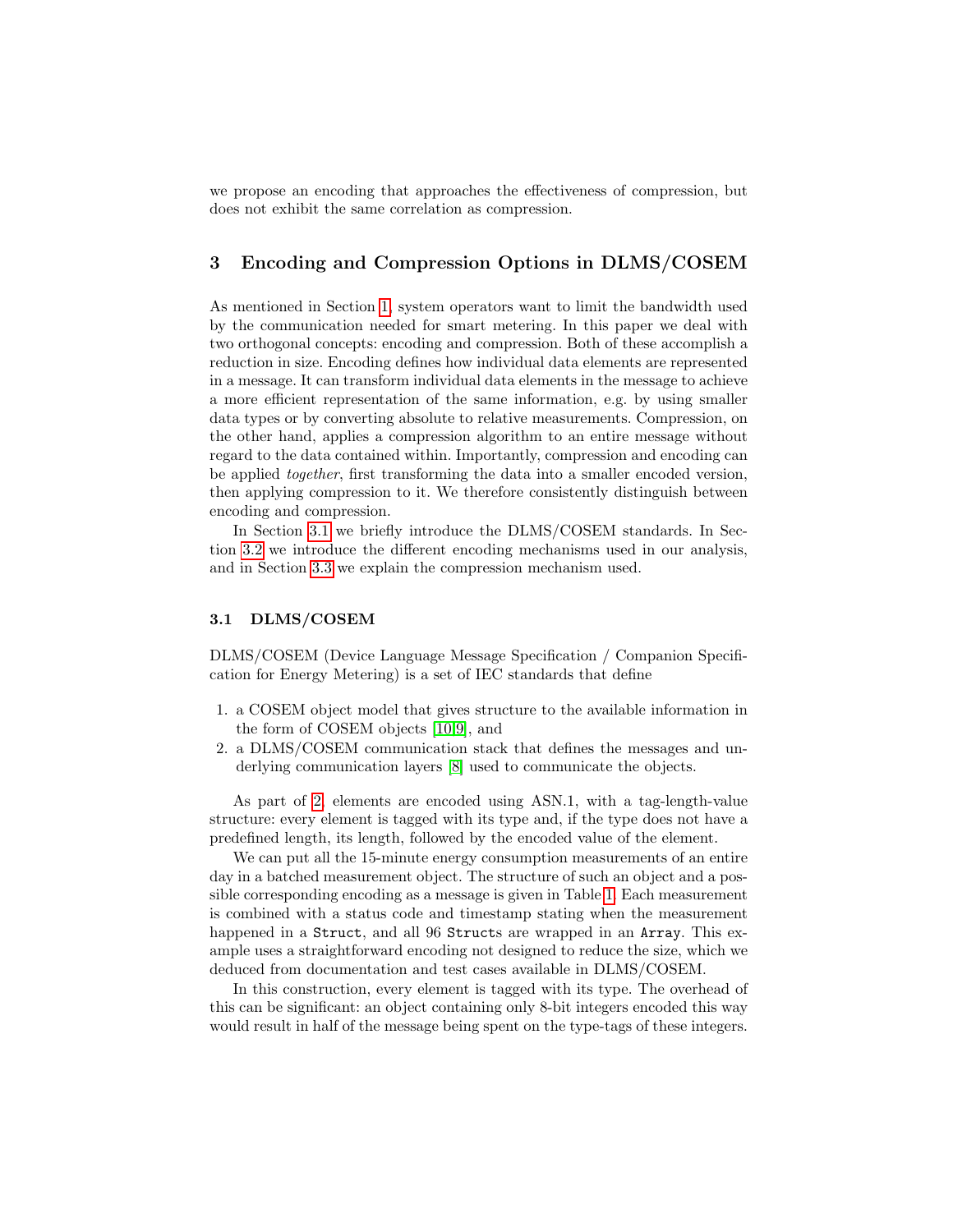| Object Element             | Value            | Encoded value (hex)        | Length (bytes)   |
|----------------------------|------------------|----------------------------|------------------|
| Header                     |                  | C4010000                   | 4                |
| Array (96 elements)        |                  | 0160                       | $\overline{2}$   |
| Struct (3 elements)        |                  | $\overline{0203}$          | $\overline{2}$   |
| Date                       |                  | 2013-01-01 090C07DD0101    | 14               |
|                            | 00:00:00         | 0500000000800000           |                  |
| $\overline{\text{Status}}$ | $\Omega$         | 1100                       | $\mathfrak{D}$   |
| Measurement                | 65530            | 060000FFFA                 | 5                |
| Struct $(3)$               |                  | 0203                       | $\overline{2}$   |
| Date                       |                  | 2013-01-01 090C07DD0101    | 14               |
|                            | 00:15:00         | 05000F0000800000           |                  |
| Status                     | $\boldsymbol{0}$ | 1100                       | $\overline{2}$   |
| Measurement                | 65816            | 0600010118                 | $\bf 5$          |
|                            |                  |                            |                  |
| Struct $(3)$               |                  | 0203                       | $\overline{2}$   |
| Date                       |                  | 2013-01-01 090C07DD0101    | 14               |
|                            | 18:30:00         | 05121E0000800000           |                  |
| Status                     | $\overline{0}$   | 1100                       | $\overline{2}$   |
| Measurement                | 78286            | 06000131CE                 | 5                |
|                            |                  |                            |                  |
| Struct $(3)$               |                  | 0203                       | $\overline{2}$   |
| Date                       |                  | 2013-01-01 090C07DD0101    | 14               |
|                            | 23:45:00         | 05172D0000800000           |                  |
| Status                     | $\overline{0}$   | 1100                       | $\boldsymbol{2}$ |
| Measurement                | 82362            | 06000141BA                 | $\overline{5}$   |
| Complete message           |                  | C401000001600203090C07DD01 | 2214             |
|                            |                  | 01050000000080000011000600 |                  |
|                            |                  | 00FFFA0203090C07DD01010500 |                  |
|                            |                  | 0F000080000011000600010118 |                  |
|                            |                  |                            |                  |
|                            |                  |                            |                  |
|                            |                  | 0203090C07DD010105121E0000 |                  |
|                            |                  | 800000110006000131CE       |                  |
|                            |                  |                            |                  |
|                            |                  | 0203090C07DD010105172D0000 |                  |
|                            |                  | 800000110006000141BA       |                  |
|                            |                  |                            |                  |

<span id="page-5-0"></span>Table 1. Structure of a batched measurement object (first two columns, based on DLMS/COSEM test cases), the encoding in the corresponding message (third column), and length of each encoded field. Most measurements have been omitted for brevity. The tags and lengths of the elements are included in the encoded values, and therefore accounted for in their length. E.g. the encoding of the measurement itself as a 4-byte integer needs 5 bytes due to the tag.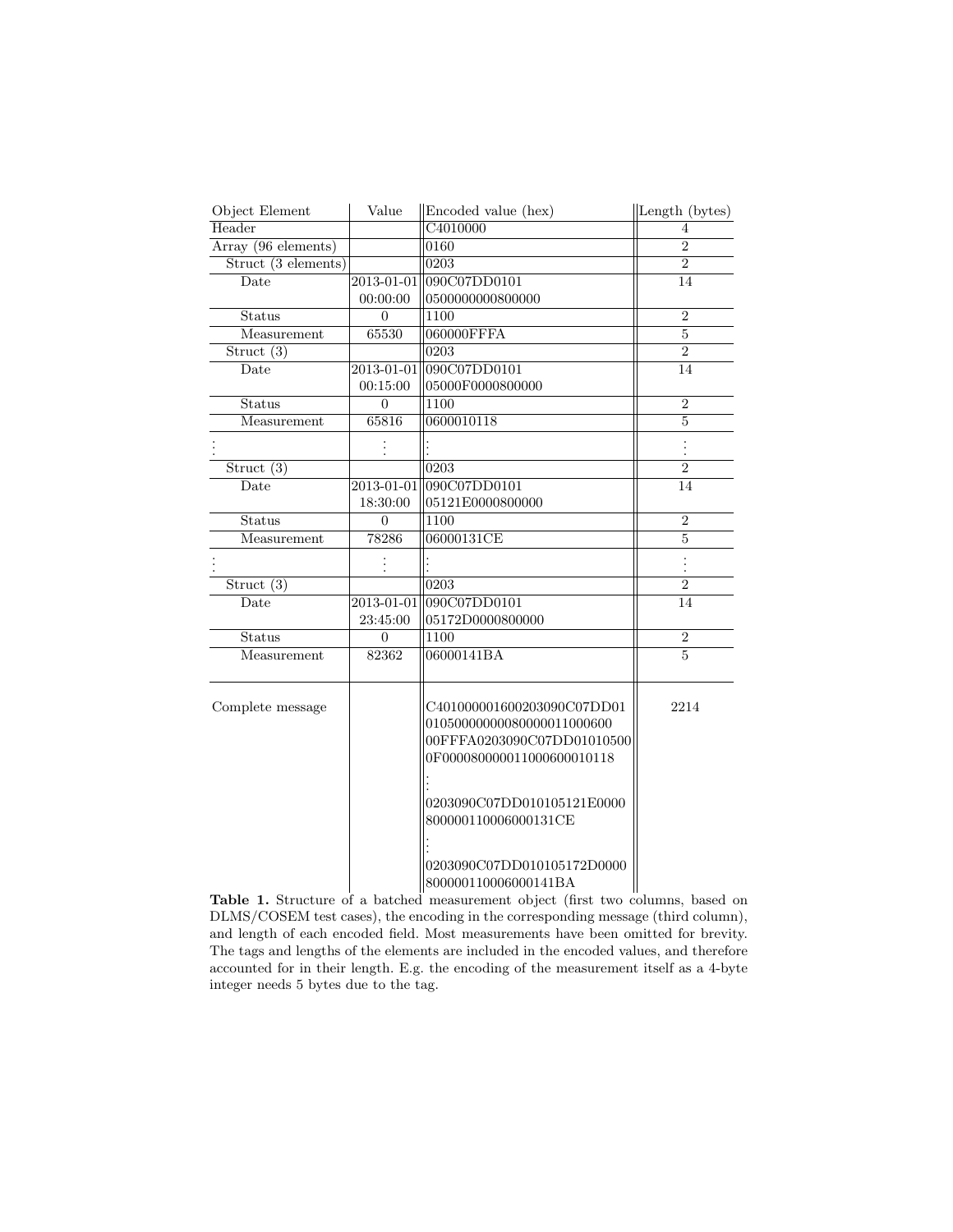#### <span id="page-6-0"></span>3.2 Possible Encodings in DLMS/COSEM

A new iteration of the DLMS/COSEM IEC standards is currently in development, currently forecast to be published in June 2022.

In the DLMS/COSEM standards there are two encoding options with the explicit purpose to save bandwidth:

- 1. NULL Coding (already standardized in [\[9,](#page-20-2)[10,](#page-20-3)[8\]](#page-19-2))
- 2. Delta Coding (proposed as part of the next iteration of the standards)

In this section we explain both of these encodings and how they apply to our problem.

NULL Coding In the current (2017) COSEM object model [\[9](#page-20-2)[,10\]](#page-20-3), a value may be replaced by a short NULL-value if it can be unambiguously derived from the previous instance of that object. For meter readings, this may happen when the meter reading is the same as the previous one. For timestamps, this may happen if an initial timestamp is transmitted and the periods between timestamps are known. We refer to this mechanism as NULL Coding.

It is important to note that NULL Coding can only work because the Array type is heterogeneous: looking at Table [1,](#page-5-0) not every Struct in the Array needs to have an identical layout, so the integer types they contain can change if the encoding allows for that. However, in DLMS/COSEM it is also possible to use a so-called Compact-Array. This is a homogeneous array type that specifies the type-tags of all its elements only once at the start, and requires every element to have an identical structure. This prevents use of NULL Coding for everything but timestamps in Compact-Array.

<span id="page-6-1"></span>Delta Coding A second option, which we refer to as Delta Coding, is proposed for the next (2022) version of the DLMS/COSEM IEC standards. Similar to NULL Coding, Delta Coding seeks to save bandwidth by only transmitting changes to the previous value. E.g. on a system where a meter reading is a 4-byte integer, but power is consumed in amounts that fit in a single byte, Delta Coding would save three bytes per message, or 75%.

Because DLMS/COSEM uses tag-length-value encoding, new integer types (delta types) are introduced so that a distinction can be made between Delta Coded values and absolute measurements. The proposed delta types are signed and unsigned integers of 8, 16, and 32 bits.

The proposed standard does not (yet) prescribe an exact way in which these delta types should be used. To still be able to perform a usable analysis, we have considered what we believe are the most straightforward ways to use delta types for our batched measurement messages, and have come up with several different encodings which are all included in our analysis.

Since messages are considered independent, the first measurement in a message will still need to be an absolute measurement regardless of which encoding is used. All following measurements in that message can be encoded as delta types. The ways in which this could be accomplished that we analysed are: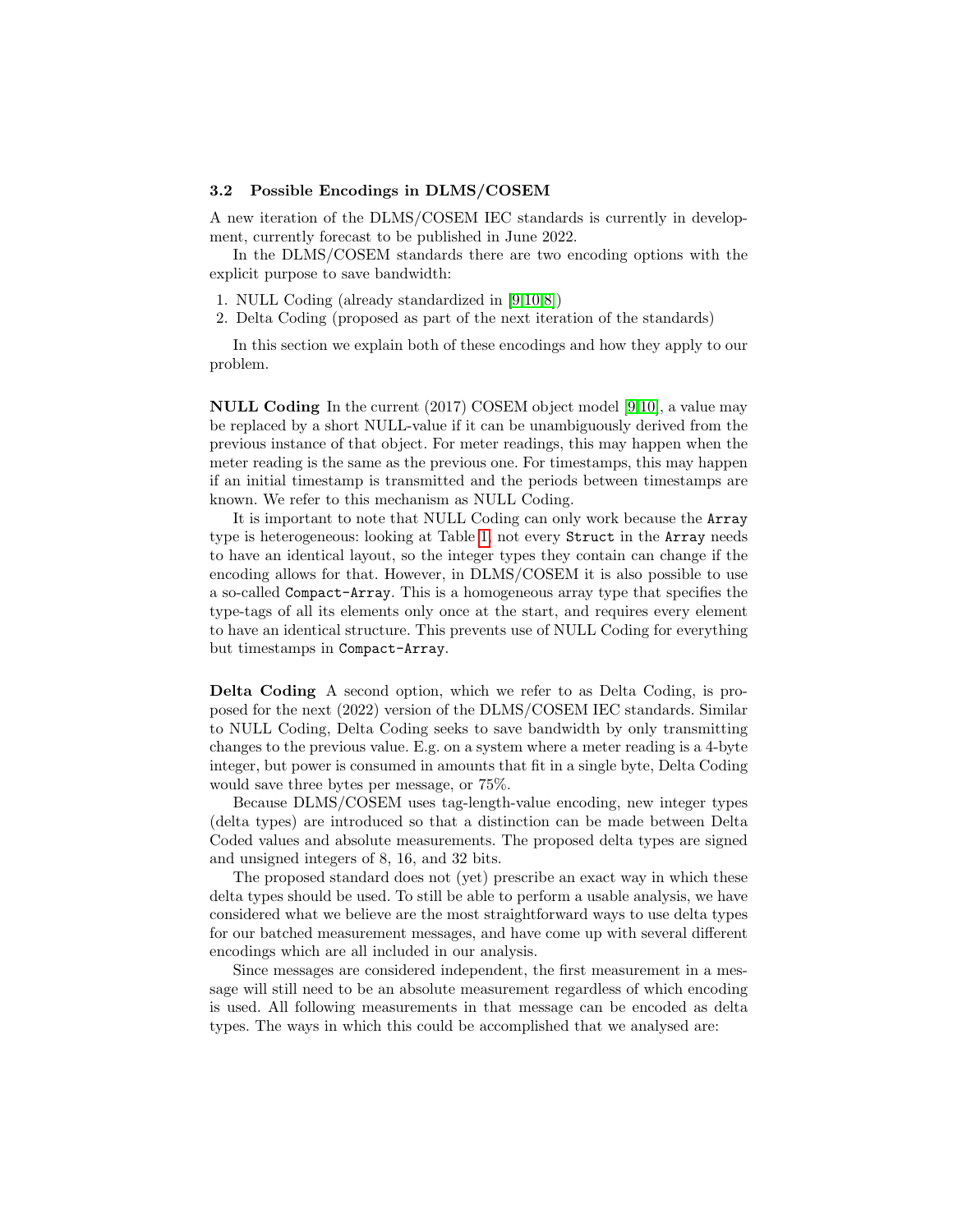- <span id="page-7-2"></span>1. Minimum-Length Delta Coding: Since the encoded Array allows mixing of types, the most obvious way is to simply use the smallest possible encoding for each individual measurement. Since most Dutch household connections provide 3 x 25A @ 230V connections, the theoretical maximum consumption in 15 minutes is 4313Wh, a value that easily fits in a 16-bit delta type. However, we expect that a lot of interval measurements in periods with low energy use will fit in 8-bit deltas. This encoding will therefore result in a variable message length saving between 2 and 3 bytes per measurement when compared to the encoding shown in Table [1.](#page-5-0)
- <span id="page-7-3"></span>2. N-bit Delta Coding: Another option is to pick the smallest delta type in which all measurements of an entire batch fit, and encode all measurements except the first one using that type. This results in larger messages than option [1,](#page-7-2) but the message length would not depend (as much) on consumption. We explore this option for 8-bit, 16-bit, and 32-bit delta types, and we refer to these as N-bit Delta Coding.

Both options [1](#page-7-2) and [2](#page-7-3) are possible using the normal Array type, and we believe they are both possible interpretations of the proposed addition of delta types. However, choosing option [2](#page-7-3) with a 16-bit delta type could result in more savings than the minimum-length Delta Coding, if a homogeneous Compact-Array is used. This does not appear to have been considered, so we propose this as an additional option and include it in our analysis:

3. 16-bit Compact Delta Coding: We propose the structure laid out in Table [2:](#page-8-0) a Compact-Array using 16-bit delta types to encode all except the first value. For this to work, the first measurement must be encoded outside of the array, because it must have a non-delta type to base the deltas on. The overhead needed for this is dwarfed by the savings that a Compact-Array provides over an Array. We refer to this option as 16-bit Compact Delta Coding.

As we have already explained, the theoretical maximum consumption of a Dutch household in 15 minutes is much smaller than 65535Wh, so we do not really need to consider this case with a 32-bit delta type. Conversely, it would not work with an 8-bit delta type because some measurements do exceed 255Wh, which would re-introduce the need for a variable length.

# <span id="page-7-1"></span>3.3 Compression Used in DLMS/COSEM

Both in the current and proposed versions of DLMS/COSEM, the packet compression mode of ITU-T V.44 [\[11\]](#page-20-8) may be applied to messages. This mode uses a data compression method in the Lempel-Ziv (LZ) family of compression algorithms: Lempel-Ziv-Jeff-Heath (LZJH) compression [\[11,](#page-20-8) Annex B.1].

# <span id="page-7-0"></span>4 Experimental Setup

We want to determine whether applying the encoding and compression options of DLMS/COSEM could enable traffic analysis, and whether that traffic anal-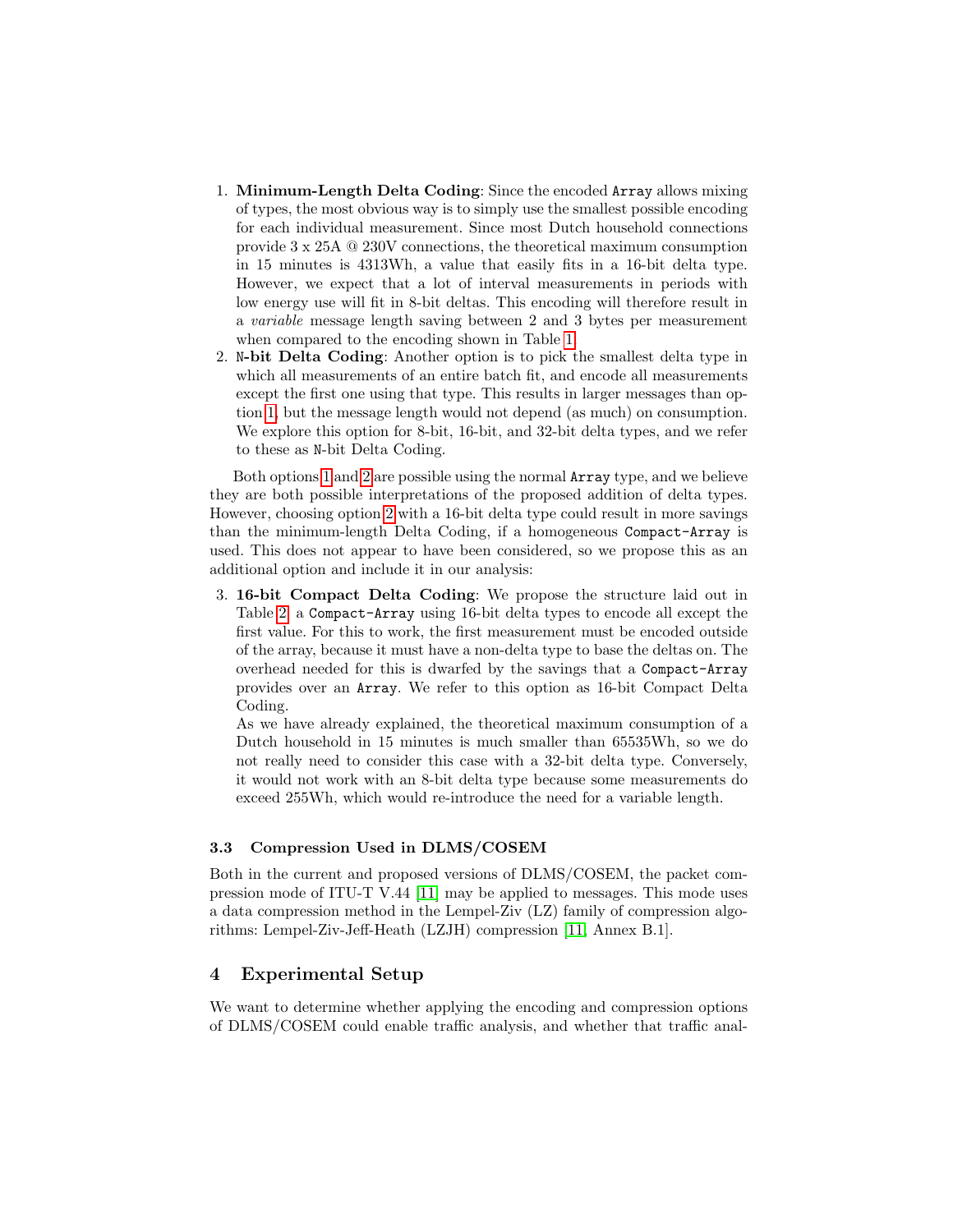| Object Element                | Value                             | Encoded value (hex)     | Length (bytes) |
|-------------------------------|-----------------------------------|-------------------------|----------------|
| Header                        |                                   | C4010000                | $\overline{4}$ |
| Struct (2 elements)           |                                   | 0202                    | $\overline{2}$ |
| Struct (3 elements)           |                                   | 0203                    | $\overline{2}$ |
| Date                          |                                   | 2013-01-01 090C07DD0101 | 14             |
|                               | 00:00:00                          | 0500000000800000        |                |
| Status                        | $\overline{0}$                    | 1100                    | $\overline{2}$ |
| Measurement                   | 65530                             | 060000FFFA              | $\overline{5}$ |
| Compact Array                 |                                   | 13                      | $\mathbf{1}$   |
| Type tags                     |                                   |                         |                |
| $\overline{\text{Struct}(3)}$ |                                   | 0203                    | $\overline{2}$ |
| Date                          |                                   | $\overline{09}$         | $\mathbf{1}$   |
| <b>Status</b>                 |                                   | 11                      | 1              |
| $16$ -bit delta               |                                   | 20                      | $\mathbf 1$    |
| Length (380 bytes)            |                                   | 8182017C                | $\overline{4}$ |
| Entry                         |                                   |                         |                |
| Date                          | $2013 - 01 - 01$  00              |                         | 1              |
|                               | 00:15:00                          |                         |                |
| Status                        | $\overline{0}$                    | 00                      | 1              |
| Measurement                   | 65816                             | 011E                    | $\mathbf{2}$   |
|                               |                                   |                         |                |
| Entry                         |                                   |                         |                |
| Date                          | 2013-01-01                        | $ 00\rangle$            | 1              |
|                               | 18:30:00                          |                         |                |
| Status                        | $\overline{0}$                    | $\overline{00}$         | $\mathbf 1$    |
| Measurement                   | 78286                             | 0398                    | $\overline{2}$ |
|                               |                                   |                         | $\vdots$       |
|                               |                                   |                         |                |
| Entry                         |                                   |                         |                |
| Date                          | $2013 - 01 - 01$   00<br>23:45:00 |                         | $\mathbf{1}$   |
| Status                        | $\overline{0}$                    | $00\,$                  | $\mathbf{1}$   |
|                               |                                   | $\overline{213}$        | $\overline{2}$ |
| Measurement                   | 82362                             |                         |                |
|                               |                                   |                         |                |
| Complete message              |                                   | C401000002020203090C07  | 419            |
|                               |                                   | DD01010500000000800000  |                |
|                               |                                   | 1100060000FFFA13020309  |                |
|                               |                                   | 11208182017C0000011E    |                |
|                               |                                   |                         |                |
|                               |                                   |                         |                |
|                               |                                   | 00000398                |                |
|                               |                                   |                         |                |
|                               |                                   | 00000213                |                |
|                               |                                   |                         |                |

<span id="page-8-0"></span>Table 2. Structure of the batched measurement object from Table [1,](#page-5-0) encoded according to our proposed 16-bit Compact Delta Coding. Omitting most type tags allows for massive data savings.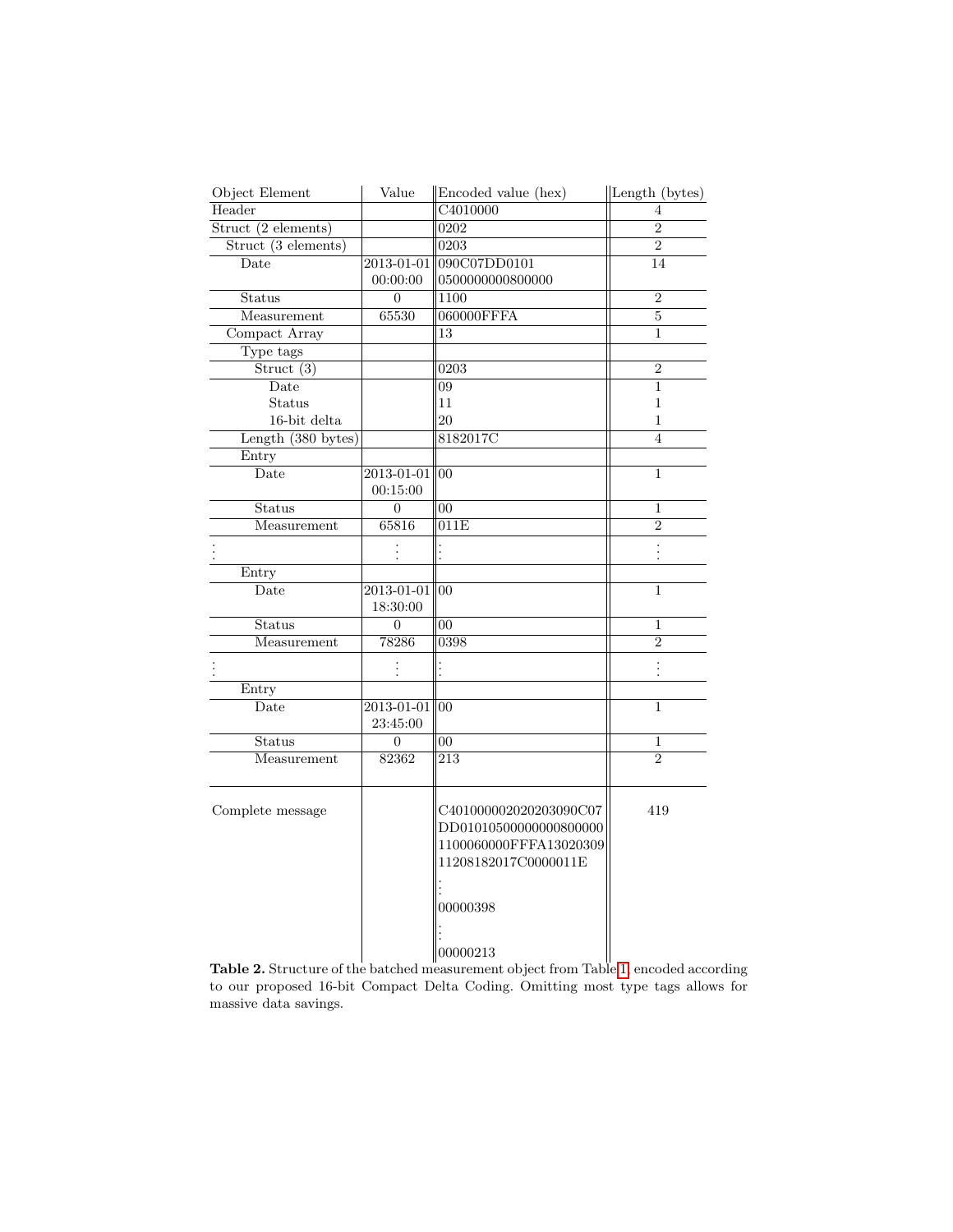ysis could result in leaking private information. Our experiment consists of the following steps:

- 1. take publicly available real-world measurement data,
- 2. encode and compress them in the different possible combinations,
- <span id="page-9-2"></span>3. for each combination, attempt to find a relation between message length and energy consumption, and
- <span id="page-9-3"></span>4. use that relation to try to derive private information.

In Section [4.1](#page-9-0) we introduce the dataset, and in Section [4.2](#page-9-1) we explain how we generate messages from that dataset. In Section [5](#page-10-0) we will cover steps [3](#page-9-2) and [4.](#page-9-3)

#### <span id="page-9-0"></span>4.1 The Zonnedael Dataset

For our analysis we use a publicly available dataset from the Dutch DSO Liander [\[15\]](#page-20-9). This dataset contains the real energy use data of 80 Dutch households, consensually collected for research purposes in 2013. Liander does not specify whether these households are within one neighbourhood. For our purposes this does not matter – all that matters is that these are real measurements from real households. Some filenames refer to this as the "Zonnedael" dataset, a fictitious name probably intended to better shield the data from deanonymization efforts. We therefore also refer to this data as the Zonnedael data.

The dataset contains relative energy measurements on a 15-minute interval, at Watt-hour resolution. We use this dataset mainly because it is readily available, contains real-world data, and has the measurement frequency we need for our analysis.

#### <span id="page-9-1"></span>4.2 Converting Metering Data to DLMS/COSEM Messages

We take the relative energy measurements from the Zonnedael dataset introduced in [4.1.](#page-9-0) Using Python, we transform the dataset into absolute measurements like they would be taken by a smart meter. We then generate batch messages covering 24-hour periods starting at midnight, similar to how the Dutch infrastructure batches daily meter readings.

We construct messages:

- 1. without NULL Coding,
- 2. with NULL Coding applied only to dates, and
- <span id="page-9-4"></span>3. with NULL Coding applied to dates and Delta Coding applied to measurements.

For option [3,](#page-9-4) we implement the variants of Delta Coding mentioned in Section [3.2:](#page-6-1)

- 1. Minimum-Length Delta Coding,
- 2. fixed-length 32-bit, 16-bit, and 8-bit Delta Coding, and
- 3. our proposal of 16-bit Compact Delta Coding.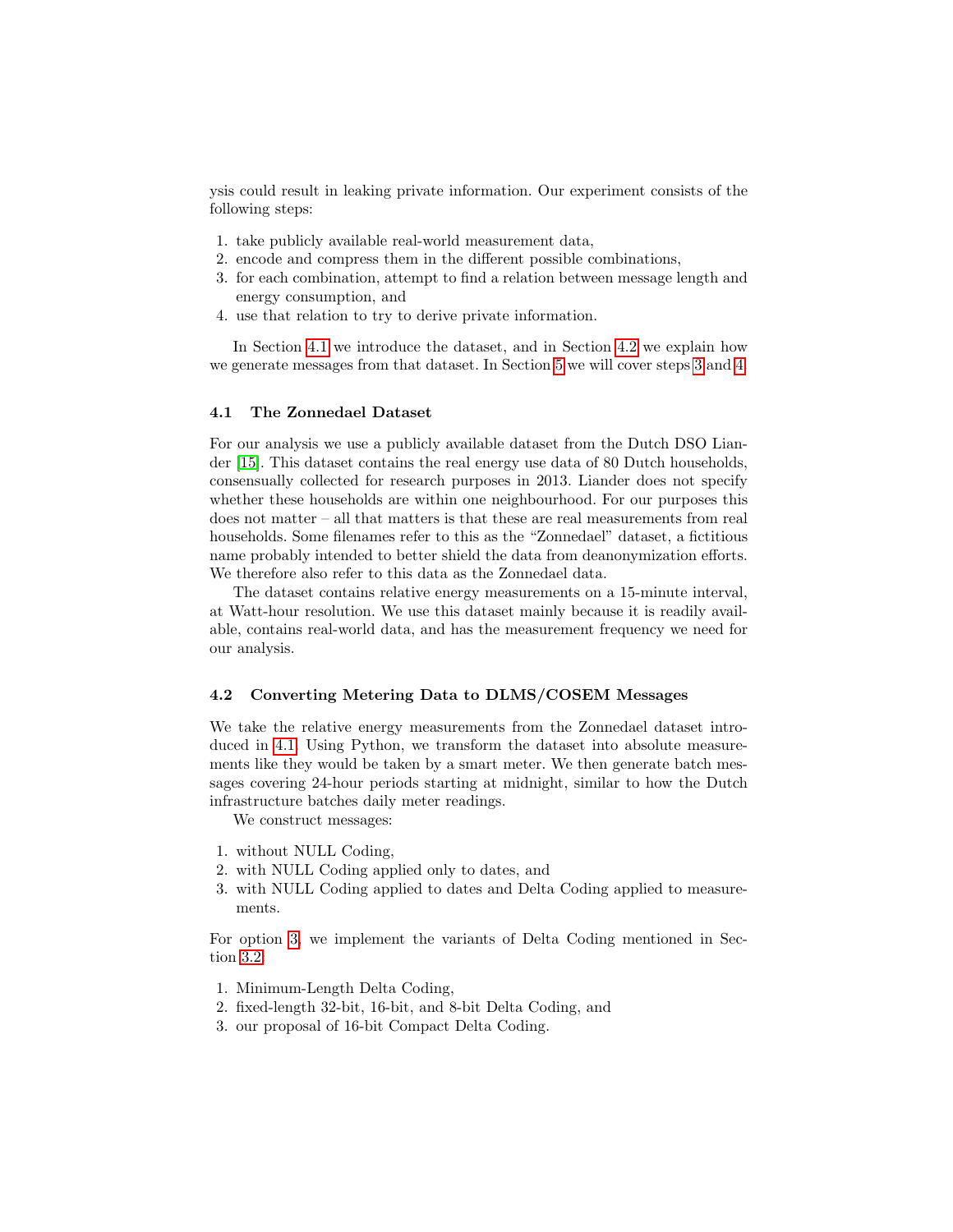If a message cannot be encoded in a chosen encoding, that encoding is ignored for that message. This is e.g. the case when using 8-bit Delta Coding with measurements greater than 255Wh, or when particular measurements are missing from the dataset.

We compress each of these messages individually. Unfortunately, LZJH is a patented algorithm, with no open-source implementation available. Rather than attempt to write our own implementation, we decided to analyse the effects of compression using another member of the LZ family, Lempel-Ziv-Markov-chain (LZMA). Both algorithms are based on the concept of Lempel-Ziv complexity [\[14\]](#page-20-10). The basic operation of these algorithms is the same: repeated sequences of data in a stream are replaced by references to the earlier occurrences. Fehér et al. use the same rationale we do for their choice of using Lempel-Ziv-Welch as an approximation of the behaviour of LZJH in [\[2\]](#page-19-6). We therefore assume that our findings for LZMA will hold for LZJH as well, though it would be interesting to see our results reproduced by a meter manufacturer with access to an implementation of LZJH.

To actually perform the compression we use the routines available in Python's standard library [\[17\]](#page-20-11).

We store the compressed and uncompressed version of each encoded message. We can then explore the relation between the length of the resulting messages and the energy measurements that they were generated from.

Note that we do not implement encryption. The AES-GCM encryption used in DLMS/COSEM only adds a constant amount of overhead to all messages, so the plaintext message length is known to the attacker. Since we do not look at the contents of the messages anyway, encrypting the messages would only add computational complexity without altering our findings. Even simulating encryption by adding a constant factor to the lengths is superfluous: our analysis would look the same regardless of whether we add a constant factor to all message lengths, because we are not interested in the absolute lengths, but in how they correlate with energy use.

# <span id="page-10-0"></span>5 Experimental Results

Our analysis using the real-world Zonnedael dataset introduced in Section [4.1](#page-9-0) answers three questions:

- 1. Given the uncompressed messages (for all encodings), can we find correlations between (daily) household energy use and message length?
- 2. Given the compressed messages (for all encodings), can we find correlations between (daily) household energy use and message length?
- 3. If this correlation exists, can we use message length to impact user privacy?

As a reminder, we can use all encodings with or without compression, which results in a total of 14 different options to analyse.

As we explain in Section [5.2,](#page-12-0) the answer to the first question is "no" — with one exception — whereas the answer to the second question is "yes". In Section [5.3](#page-14-0) answer the third question by showing how we can use that correlation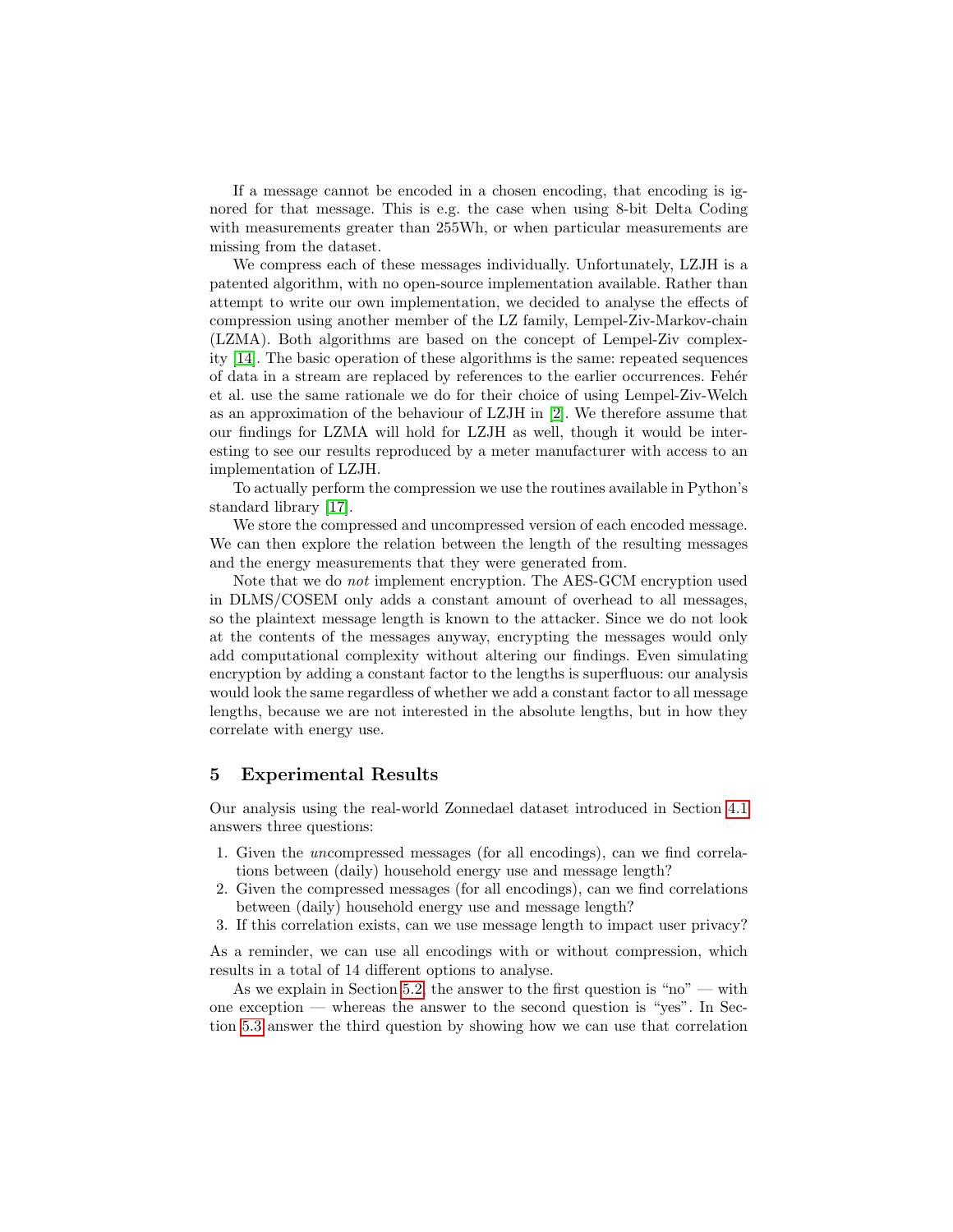to impact user privacy, and we discuss the implications of our findings in Section [5.4.](#page-16-0) First, however, we look at how effective the encodings and compression actually are at saving data in Section [5.1.](#page-11-0)

#### <span id="page-11-0"></span>5.1 Effectiveness of Encodings & Compression

The effectiveness of the encodings without compression applied is given in Table [3.](#page-11-1) NULL and Delta Codings are by themselves already very effective at reducing message length. NULL Coding shrinks the messages by a factor of 2.26, simply by eliminating the need to transmit every timestamp as a full 13-byte sequence. When Delta Coding is used, its effectiveness depends on the type of Delta Coding and the actual meter value, but it ranges from 2.26 up to 5.28.

An overview of compression effectiveness when applied to these encodings is given in Table [4.](#page-11-2) In addition to the tables, figures [1](#page-12-1) and [2](#page-13-0) give a visual indication of how effective the encodings and compression are at saving data.

| Encoding                        |      | $(Avg.)$ size Reduction ratio |
|---------------------------------|------|-------------------------------|
| None                            | 2214 |                               |
| NULL Coding                     | 979  | 2.26                          |
| Minimum-Length Delta Coding 697 |      | 3.18                          |
| 32-bit Delta Coding             | 979  | 2.26                          |
| 16-bit Delta Coding             | 789  | 2.81                          |
| 8-bit Delta Coding              | 694  | 3.19                          |
| 16-bit Compact Delta Coding     | 419  | 5.28                          |

<span id="page-11-1"></span>**Table 3.** Message size  $\&$  size reduction ratio for uncompressed messages. Sizes for the minimum-length Delta Coding are given as average. Size reduction ratio is given relative to the unencoded message.

| Encoding (compressed)           |     | Avg. size Reduction ratio |
|---------------------------------|-----|---------------------------|
| None                            | 348 | 6.36                      |
| NULL Coding                     | 208 | 10.64                     |
| Minimum-Length Delta Coding 196 |     | 11.30                     |
| 32-bit Delta Coding             | 206 | 10.75                     |
| 16-bit Delta Coding             | 181 | 12.23                     |
| 8-bit Delta Coding              | 180 | 12.30                     |
| 16-bit Compact Delta Coding     | 179 | 12.37                     |

<span id="page-11-2"></span>Table 4. Message size & size reduction ratio for compressed messages. Sizes are given as average. Size reduction ratio is given relative to the uncompressed, unencoded message from Table [3.](#page-11-1)

The most important conclusions to draw from these results are:

- Uncompressed, our proposal of 16-bit Compact Delta Coding is overwhelmingly the best option, being much smaller than even the smallest messages of Minimum-length Delta Coding.
- Delta encoding using only 32-bit Deltas is equivalent to normal encoding with NULL Coding for dates, both achieving only a factor 2.26 improvement.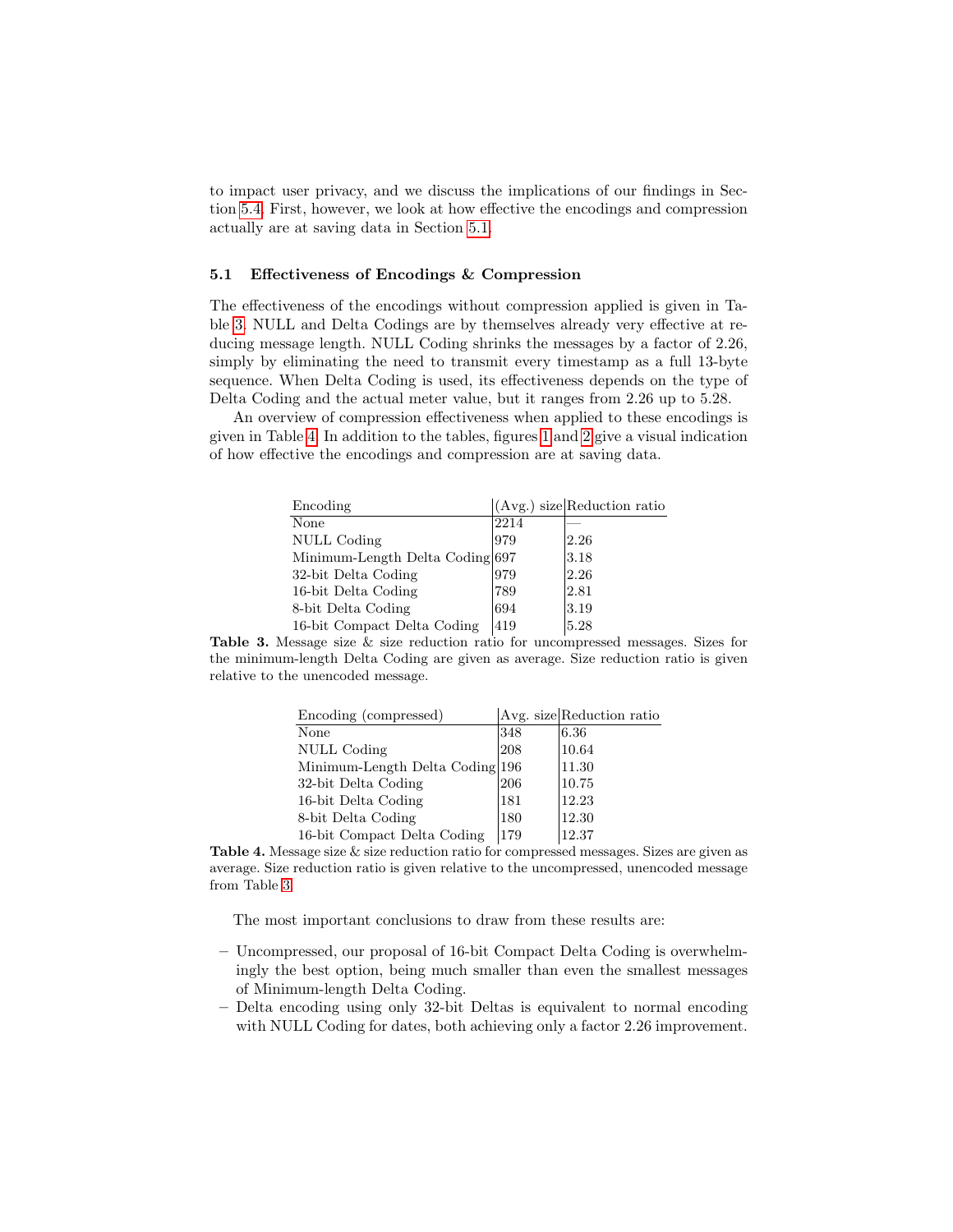Thus, using only 32-bit deltas is not an improvement on already existing options.

- 8-bit Delta Coding is 3.19 times better than no encoding. However, 8-bit Delta Coding is not very useful because it turns out that on average only 18.5% of messages can be encoded using only 8-bit Deltas. The per-household median for this is even lower, at 12%.
- Minimum-length Delta Coding is as effective as 8-bit Delta Coding for those messages that can be expressed in only 8-bit Deltas, and then shows a slight increase in space required as energy use increases. This is visible as a very slight upward slope in the green plot on the left-hand side of Figure [1.](#page-12-1) However, this results in a correlation between energy used and message length, which is a problem, as we explain in Section [5.2.](#page-12-0)
- Compression is very effective in all cases. Something not apparent from Table [4,](#page-11-2) but which can be seen in Figure [1,](#page-12-1) is that compression on the Delta Codings has a large spread in the lower ranges of energy use. This spread narrows as the total use increases.



<span id="page-12-1"></span>Fig. 1. Scatterplots of the relation between different encodings and data lengths of compressed & uncompressed messages of a single household. 8-bit Delta Coding removed because of its lack of usefulness and overlap with Minimum-length Delta Coding. Uncompressed encodings on the left, compressed encodings on the right.

#### <span id="page-12-0"></span>5.2 Correlations of Encodings & Compression with Energy Use

We see strong correlations induced by compression on all encodings. Therefore, we first discuss the uncompressed versions of these encodings, and then discuss the effects of compression separately.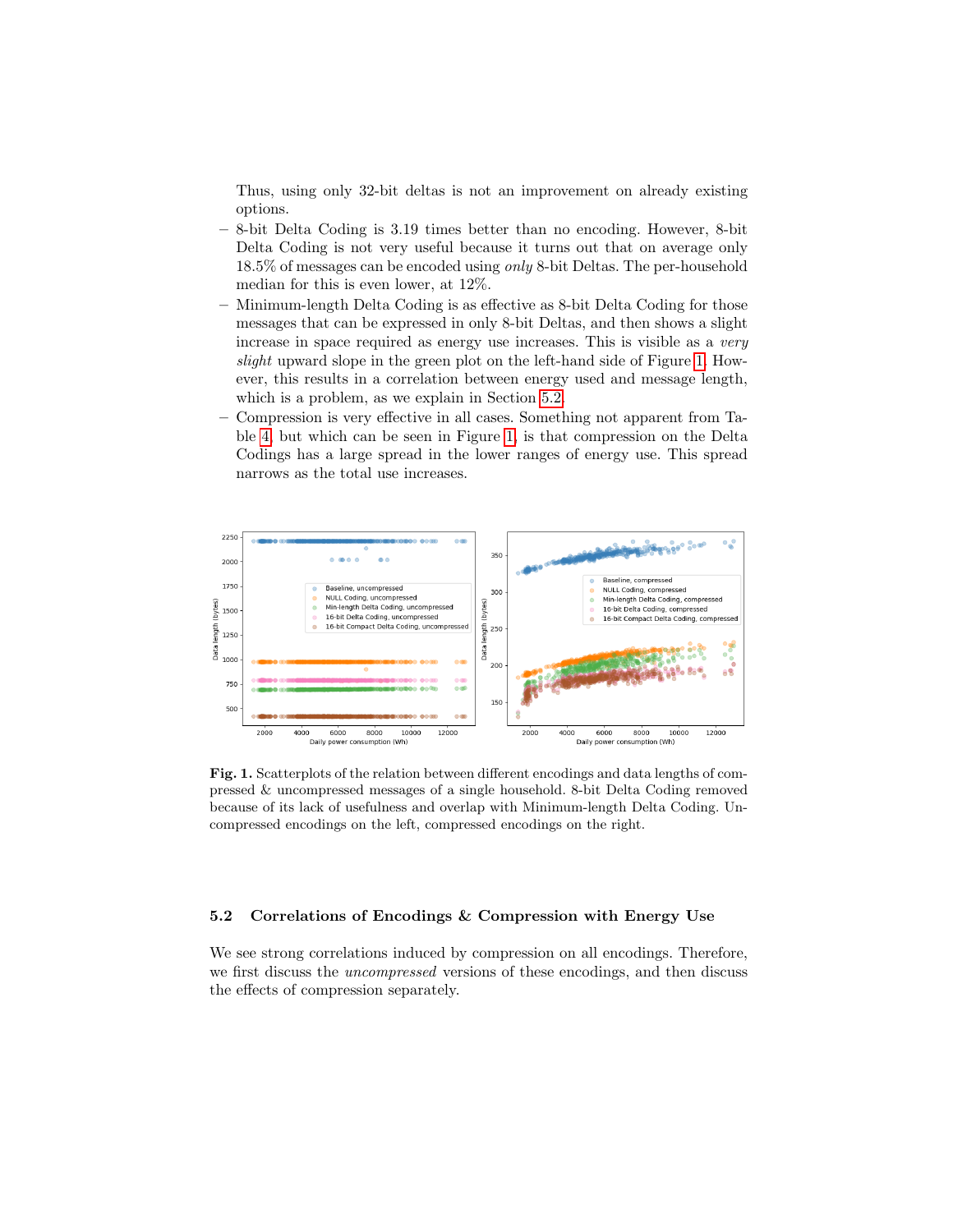

<span id="page-13-0"></span>Fig. 2. Scatterplots from Figure [1](#page-12-1) combined into one graph. Notice that uncompressed 16-bit Compact Delta Coding is very close to the compressed baseline.

Uncompressed messages We can find no correlation between the size of the uncompressed versions of messages encoded with *most* encodings and the energy use of a household – which follows from these being flat lines in Figure [1.](#page-12-1)

All the Delta Codings except the Minimum-Length Delta Coding are encodings where message size does not vary, so for them this is as expected.

Uncompressed versions of both NULL Coding and the baseline messages do show some variation, but this variation is not correlated with power use. This effect can be seen in the left graph of Figure [1,](#page-12-1) in the form of minor outliers below the majority of message lengths. These messages are all one of three sizes. The reason for this is sim-

ple: at the start of its life, a smart meter will be able to transmit the meter values in 8-bit integers, but this only holds until it passes 255 Watt-hours. Then, it will be able to use 16-bit integers until it passes 65 kWh. From that point, until it hits 4,294,967 kWh, the meter will be able to use 32-bit integers. This is expected to be sufficient well beyond its lifetime. We discuss the (negligible) privacy implications of this in Section [5.3.](#page-14-0)

However, we do find a strong correlation between power use and the length of uncompressed Minimum-Length Delta-Coded messages. We did expect to see some correlation here: 15-minute household consumption for the households in our dataset seems to mostly fit in 8-bit deltas, but as consumption increases more measurements in a message will need 16-bit deltas. This increases total message size by a single byte each time it happens, inducing some correlation between higher energy use and message length. However, we had not expected this correlation to be as strong as it is, around or above 0.8 for most households. Since the data-saving of Minimum-Length Delta Coding is inferior to our proposal of 16-bit Compact Delta Coding — which does not show any correlation — the safe option is to just use 16-bit Compact Delta Coding.

Compressed messages When compression is applied, results from our dataset show a strong correlation between the length of the messages and energy use, regardless of the encoding used. For the majority of customers, both the Pearson and Spearman correlations for all compressed messages with the power use are high, being at least  $0.8$  in most cases and  $0.9$  or higher in many. This is clearly visible in the upward slopes on the right-hand side of Figure [1.](#page-12-1) The actual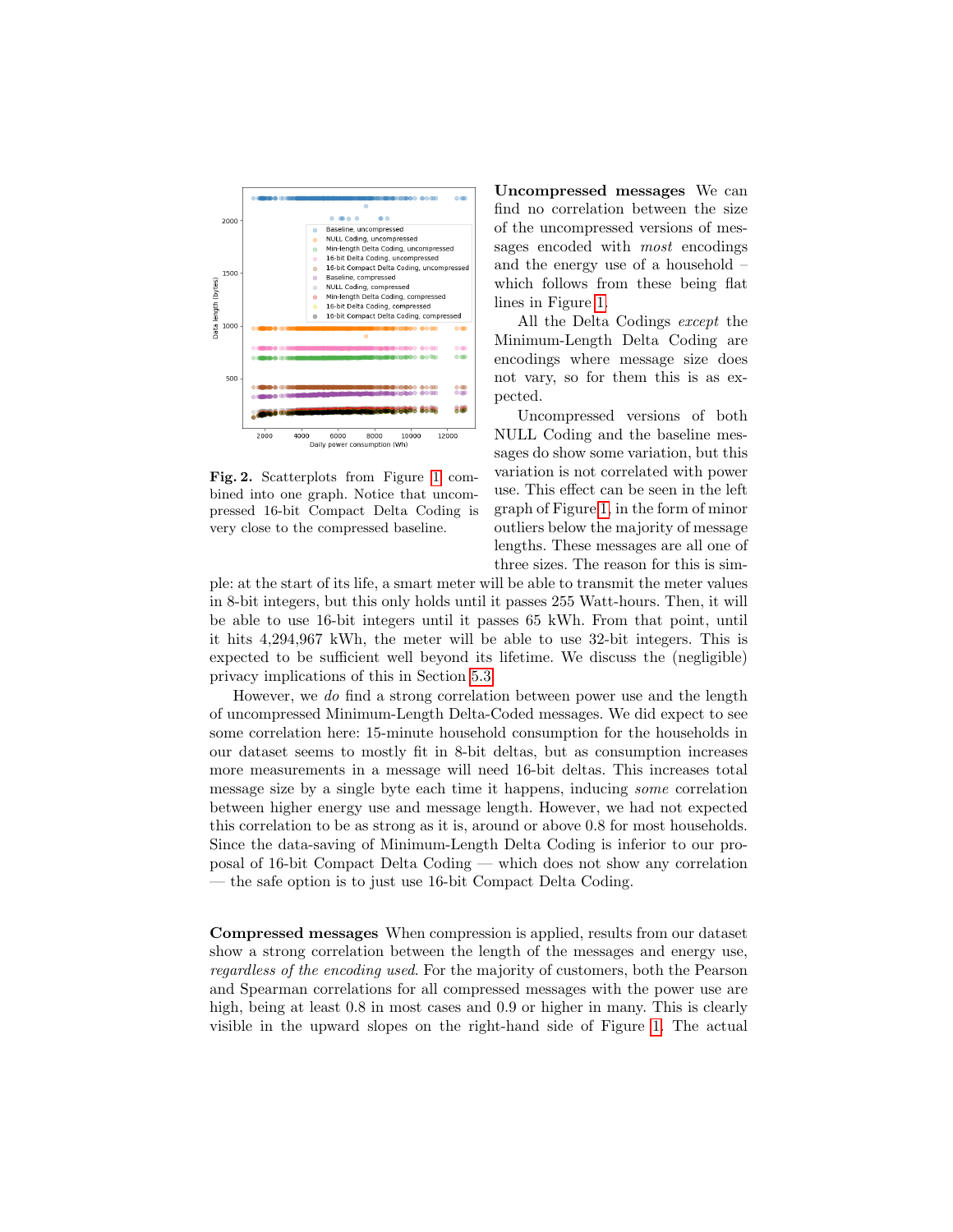correlation looks to be more logarithmic than linear in nature, but that is not a problem for determining that the relation exists in the first place.

One possible explanation for this correlation is that the lowest energy use of each single household happens when the residents are away from home for extended periods of time, possibly entire days, and the load of a household in this situation is likely to be repetitive, allowing for more compression. To clarify, when the residents are away from home, only the "base load" of a household is being measured. The base load consists mostly of duty-cycling equipment such as freezers, or always-on equipment such as clocks. The base load will therefore be both fairly low and repetitive. As mentioned in Section [4.2,](#page-9-1) the LZMA compression algorithm we use is based on the concept of Lempel-Ziv complexity. Lempel-Ziv complexity is a measurement of how "repetitive" a sequence is, and the lower the Lempel-Ziv complexity of a sequence, the better it is compressed by an LZ algorithm. Because the lowest energy use of a household is that where only the base load is present, it makes sense that the best results of compression correlate with the lowest energy use, with the correlation being caused by the repetitive nature of the energy use. This explains why the correlation does not hold as well across households: the actual consumption of the most repetitive load may differ significantly from one household to the next.

This is only conjecture, however, which can be subject of future research.

#### <span id="page-14-0"></span>5.3 Deriving Private Information from the Correlations

Using the insights from sections [5.1](#page-11-0) and [5.2,](#page-12-0) we can now show the we can derive privacy-sensitive information using the link between power consumption and message length. We first discuss the issue where a new meter leaks that fact. Then we show that we can determine when a household went on holiday.

New energy meter As mentioned in Section [5.2,](#page-12-0) uncompressed versions of both NULL Coding and the baseline messages do show some variation, because the meter starts counting from 0 and the initial messages can therefore use smaller integers to encode the measurements. However, the yearly use of an average Dutch household is between 1500 and 5000kWh [\[21\]](#page-20-12), depending on household composition and building type, so after only five days most households will already have passed the point where 32-bit integers are being used. The length of uncompressed messages therefore does leak that a new meter is installed, but the privacy impact of this data is questionable and the leak is only present for a few days at most. After this, the length is stable, and no further information can be recovered from these two uncompressed encodings.

Determining holidays and other absences We now show that the compressed versions of all encodings definitely leak privacy-sensitive data in a realworld setting. The graphs in Figure [3](#page-15-0) show the power use over the course of the entire year for two different customers. They overlay the message lengths of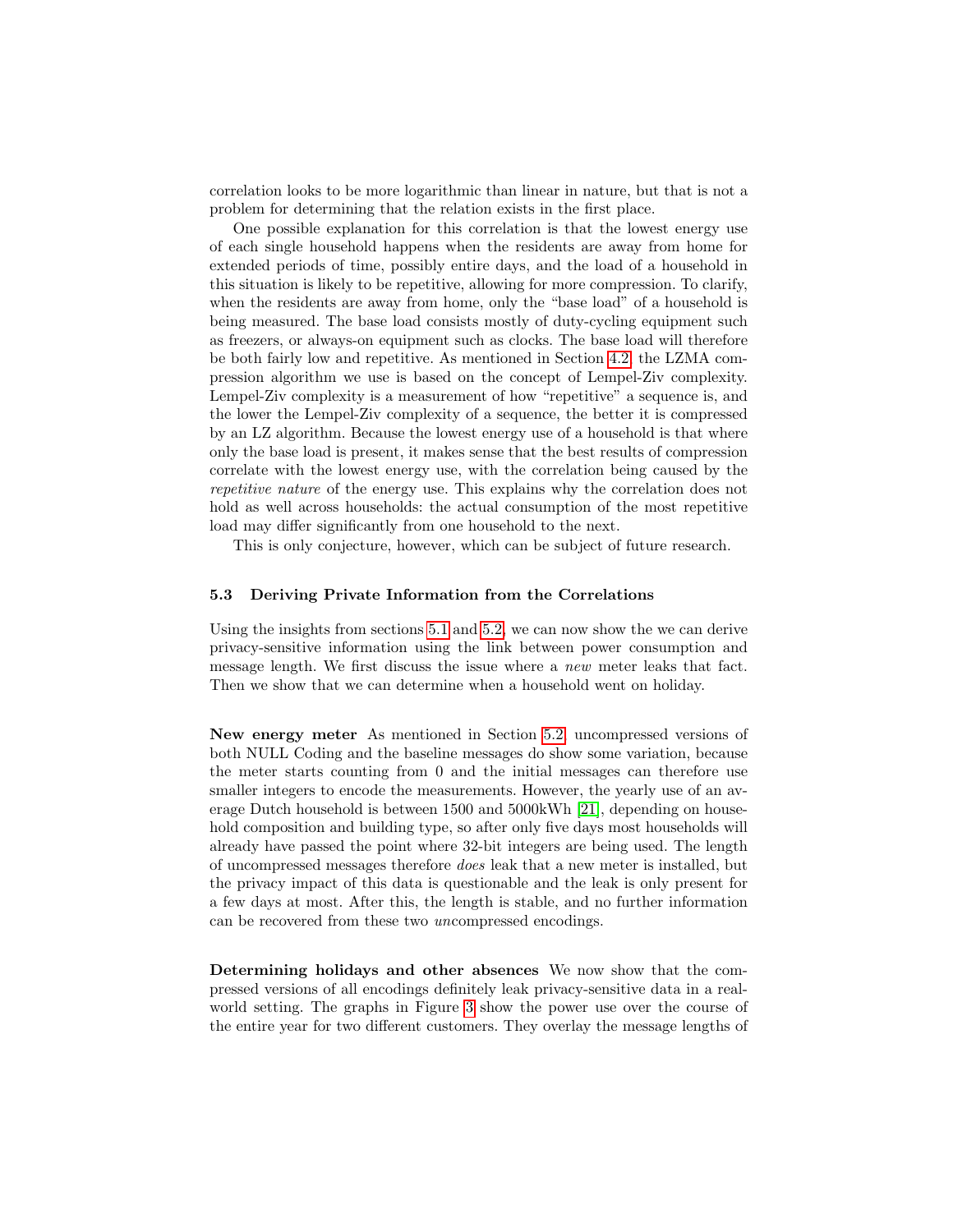compressed versions of a few different encodings, including our proposed 16-bit Compact Delta Coding.

We can assume that the lowest energy use indicates that the residents are absent from the house, and we know that message length strongly correlates with energy use. This does not allow us to make statements about these customers on an hour-to-hour basis, but it does allow us to recognize longer periods of absence because they break the somewhat irregular pattern of normal life.

As seen in Figure [3,](#page-15-0) customer 17 has clearly gone on a longer vacation twice: once in June, and once in August. We also think there may have been a short period of absence in October, and we believe they went away for Christmas. On the other hand, customer 46 probably went on a short holiday in February, a long summer holiday in June and July, and a third holiday in October, but celebrated Christmas at home.



<span id="page-15-0"></span>Fig. 3. The year in message lengths: household energy consumption of customer 17 (top) and 46 (bottom), plotted as actual power use (dashed blue) and the normalized message lengths (solid lines). The different message length plots in each graph are all the different encodings from which we can derive absences, all based on the same data for each customer. All except one are compressed: for Minimum-length Delta Coding the uncompressed version is also included. In all plots, it is very easy to recognize the valleys that indicate prolonged absence. The same plots for the other uncompressed encodings would just be horizontal lines across the year, providing no information, and are therefore omitted. The actual power use is only shown for validation; the effect is so striking it is clear we can derive the holiday periods from message length alone.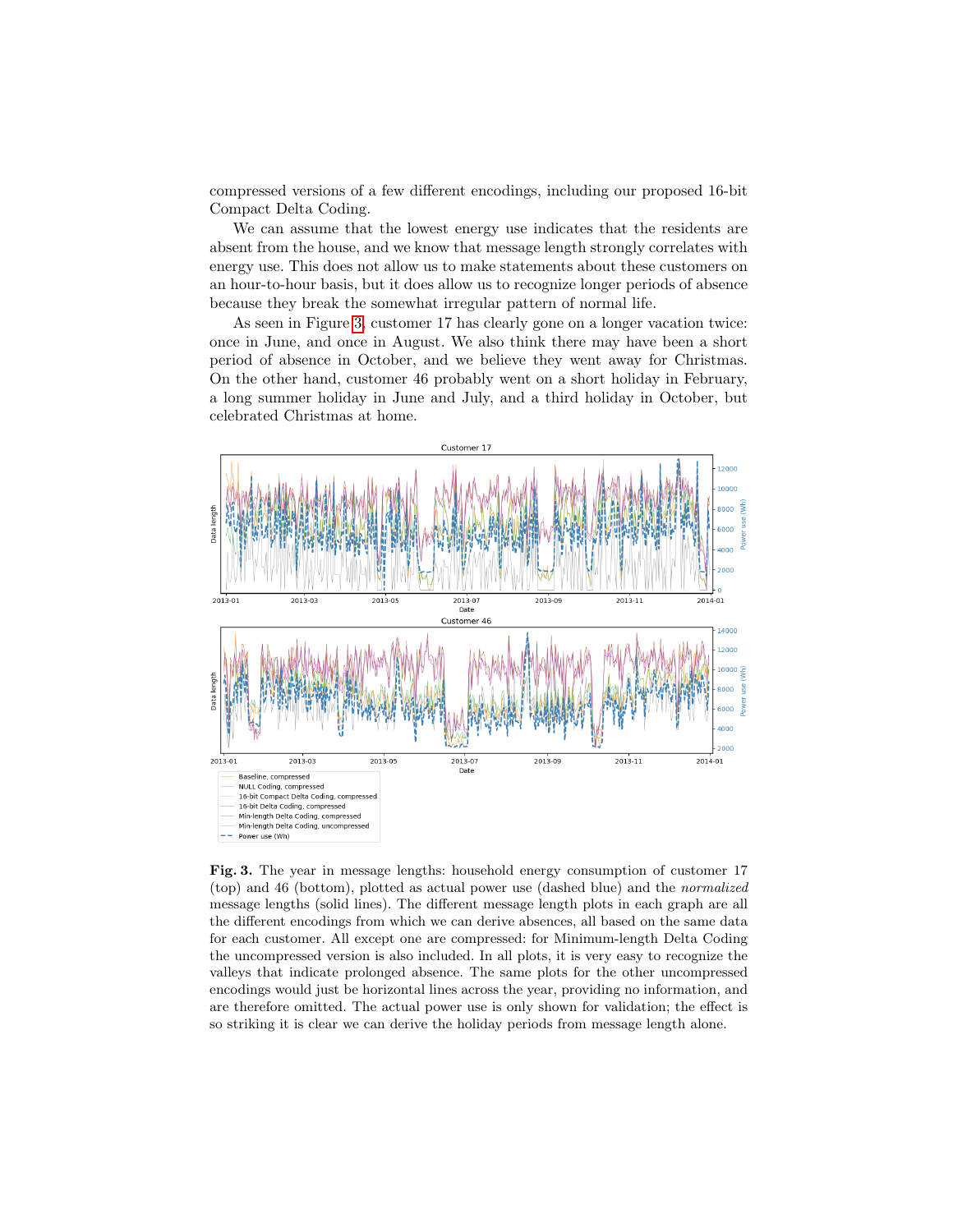#### <span id="page-16-0"></span>5.4 Discussion

In Section [5.3](#page-14-0) we showed that we can derive private information from the correlations we found. In this section we discuss the implications of these findings. We speculate on other patterns that could be uncovered using this kind of analysis, paying particular attention to the influence we expect frequency of transmission and measurement to have on the capabilities of an attacker. We also reflect on how big of a privacy risk our findings actually are.

Frequencies of transmissions and measurements For the results we presented in Section [5.3](#page-14-0) we specifically looked for absences on several consecutive days. However, this kind of analysis can also find patterns of single-day absences, e.g. somebody spending every Saturday away from home. In addition, if meters send smaller batches more frequently, we may be able to start distinguishing between work days and other days. This hypothesis is hard to verify using the Zonnedael dataset, because it does not include any information about what these patterns actually are for the households. However, our reasoning is fairly simple to explain. There are two key factors that play a role in this traffic analysis:

- Frequency of transmission
- Frequency of measurement

Changing the frequency of transmission has two effects – one that increases, and one that decreases our abilities:

- More frequent transmission leads to shorter time periods that information pertains to, which should make more detailed patterns emerge. E.g. if a batch of measurements is sent every 6 hours, we may be able to recognize where in the day someone wakes up, whether they went to work, etc.
- More frequent transmission leads to fewer measurements per batch, lowering the correlation because compression has less of an impact. Initial results show that as we approach just a few hours in a period, so on the order of ten measurements in a message, correlation falls sharply.

The second point can then be counteracted by having more frequent measurements. As we approach the order of a message per minute, with measurement frequency of one second, we might in fact be able to approach the capabilities of the research mentioned in Section [2.1,](#page-2-0) and provide a very detailed view of household activity [\[18](#page-20-0)[,7,](#page-19-0)[6,](#page-19-1)[16\]](#page-20-1).

But there may also be a negative effect to increasing the measurement frequency. Since the individual measurements are hidden, we have no way of determining why a message has a certain length. Since the contents of the measurements actually influence the way compression behaves, it's likely there is a limit to how many measurements can be in a single message before adding more measurements make the analysis less, rather than more accurate. In addition, the number of different values for individual measurements may also start playing an important role. 15-minute measurements on a Watt-hour resolution can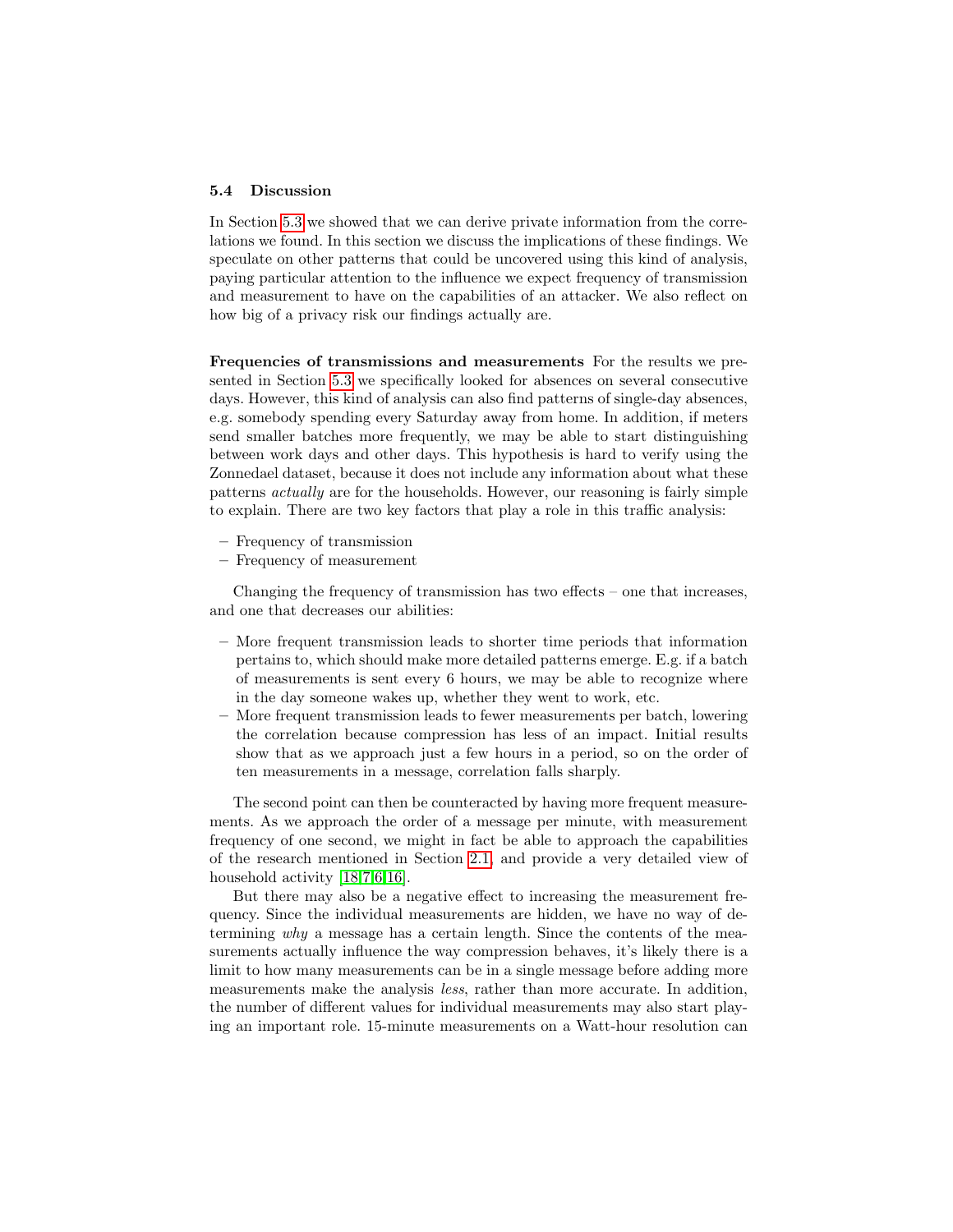be anything from 0 to a few thousand. When measured every second, however, they can only be between 0 and 5 for an average Dutch domestic connection.

With the Zonnedael dataset, we cannot really explore the influence of changing the frequency of measurements, because the measurements are fixed on a 15-minute interval. However, in future work we may explore what patterns we are able to deduce from more frequent batches.

Real-world situation Although not really a question for our research, we should discuss the relationship between the *real world* and the kind of analysis that we show in this paper. The traffic analysis assumes that the attacker can eavesdrop on the communication of the meter. If the attacker needs to be physically close to the meter for this, then we should consider that the attacker can also simply observe the house to derive the same information we have shown to be derivable from energy use, and see that someone is away from home. But if the attacker can monitor all the traffic for an entire neighbourhood, or even city, or more, by e.g. examining GPRS traffic, the value of traffic analysis becomes apparent. This is clearly something to take into account in the smart metering infrastructure, even though there are a lot of other pressing privacy issues in this domain.

We do note that we have been assured that the potential problems we identified are not present in the existing Dutch DLMS/COSEM infrastructure. We have also made a lot of assumptions about the format of messages and the desired encodings, based on our interpretation of what the standards allow, not on what is actually used in practice. The industry should test whether these assumptions hold in existing DLMS/COSEM implementations.

## <span id="page-17-0"></span>6 Future Work

We have performed our analysis on the daily batches of 15-minute interval measurements. We are aware of DSOs that are considering using shorter intervals, and reading them live. These scenarios should be explored in future work, as discussed in Section [5.4.](#page-16-0) The examined encodings and compression might end up influencing these message lengths in a totally different way. A real-world dataset with this granularity would be useful to perform this research, but we are currently unaware of the existence of such a dataset.

We have focused on the actual energy use by a household. The Dutch smart metering infrastructure also communicates other information, such as power quality. This information is treated as privacy-sensitive by Dutch DSOs [\[4\]](#page-19-4), but the actual relation between power quality measurements and privacy remains largely unexplored. Both this relation and the subsequent impact of potential traffic analysis could be an avenue of future work.

We have suggested an alternative encoding scheme in Section [3.2](#page-6-1) and Table [2](#page-8-0) that already achieves very good data saving without being vulnerable to the kind of analysis we have done. Whether this solution is truly suitable for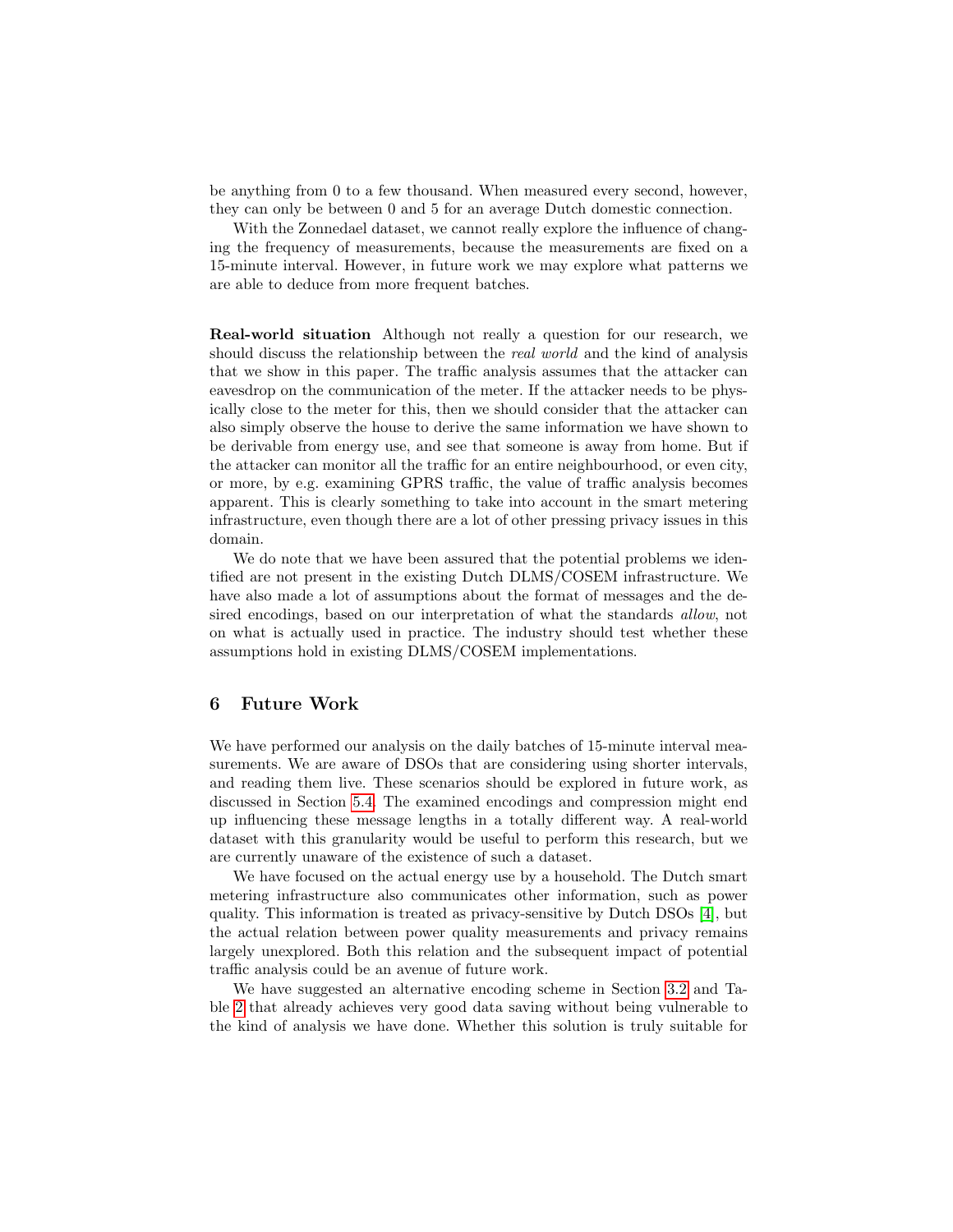DLMS/COSEM is an open question, and should be answered by the DLMS User Association.

If compression is still deemed necessary, a simple option is to determine an acceptable minimum length for energy use messages, and to pad any compressed messages to that length. This way they also become indistinguishable to an observer, and a good amount of compression can likely still be achieved without sacrificing privacy. The actual implementation and effectiveness of such a padding scheme should be considered by the DLMS User Association, or can be subject of future work.

The work presented by Fehér et al. proposes using the Generalized Deduplication [\[22\]](#page-20-13) compression scheme, which should lead to lower correlations [\[2,](#page-19-6)[3\]](#page-19-7). However, they do not show a complete absence of correlation in GD-compressed messages. So whether this scheme has the desired effect of making traffic analysis useless is an open question. It would be interesting to see if we can reproduce our results using the same dataset and this compression scheme.

# <span id="page-18-0"></span>7 Conclusions

Several options in the DLMS/COSEM specifications for communicating energy use measured by smart meters can result in variable-length messages and thereby may make traffic analysis possible. Since the AES-GCM encryption used in DLMS/COSEM does not hide the length of messages from an attacker, it has no effect on the possibility of traffic analysis. The options that result in variable length messages are:

- 1. NULL Coding, where a meter reading may be replaced by a shorter NULL value if it is identical to the previous reading;
- 2. Minimum-length Delta Coding, where a reading may be encoded in the smallest type in which it fits; and
- 3. compression.

An implementation may use both such an encoding and compression at the same time.

We have found that  $-$  in a real-world dataset, using our interpretation of possible DLMS/COSEM encodings — compressing batched energy measurement messages results in a strong correlation between message size and the daily energy use of households in all encodings that we have analysed. Using NULL Coding without compression does not show this correlation in our dataset, because very few measurements are ever identical to the previous one. But this does not rule out such a correlation existing in different datasets. Using Minimum-length Delta Coding without compression results in the same correlation as compression.

An attacker performing traffic analysis could therefore determine when all the members of a household are away. We have shown in Section [5.3](#page-14-0) that we can actually use these correlations to identify periods in which households went on vacation, or whether they spent Christmas away from home. We conjecture that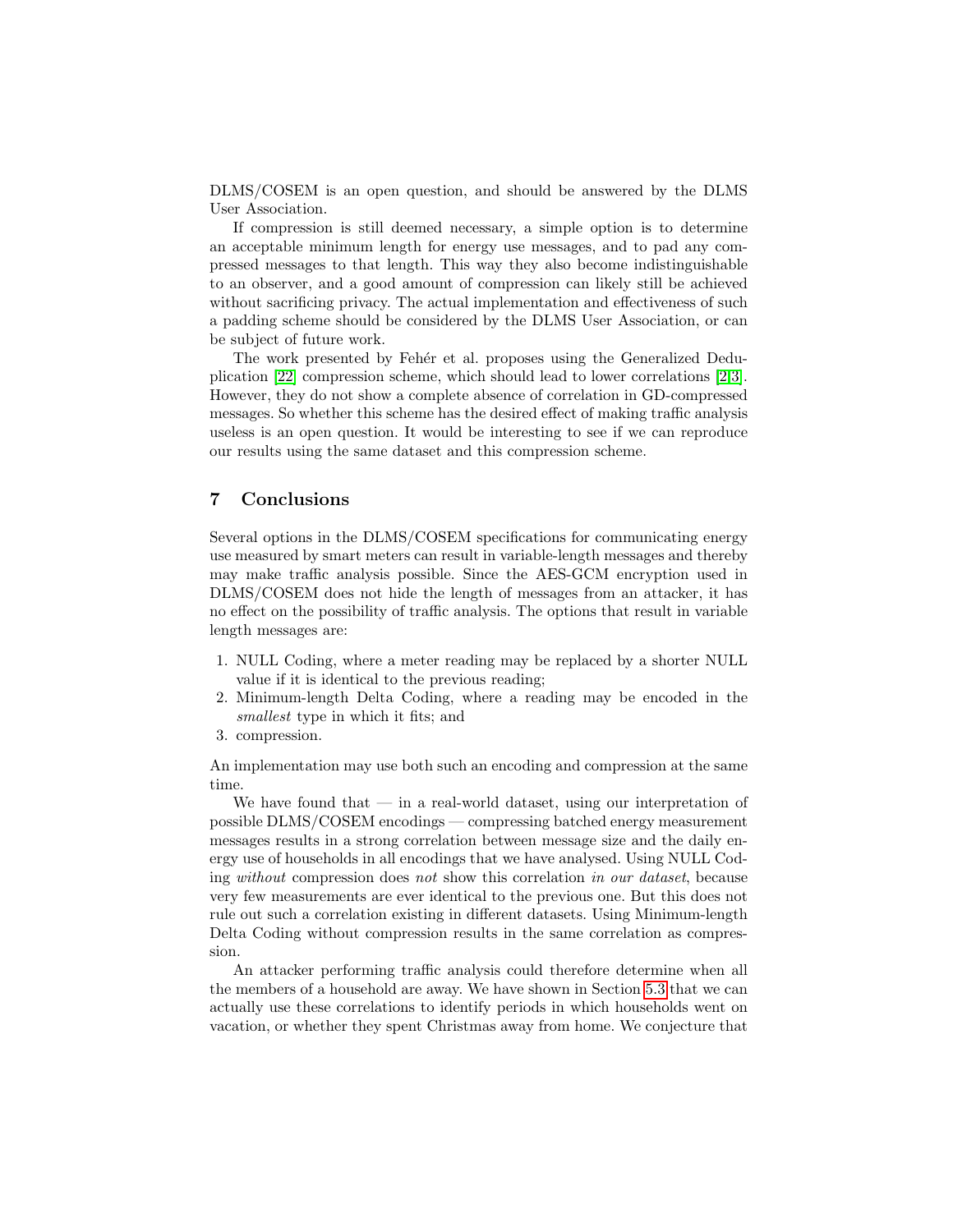if these measurements were sent more often in smaller batches, e.g. four times per day, traffic analysis could reveal more detailed information and distinguish when people wake up, go to work, etc.

Whether this is actually an (un)acceptable privacy risk is up for debate. Our analysis assumed that meter readings are sent in a big batch, once per day, as is current practice in the Netherlands. However, neither compression nor variablelength encodings are currently in use in the Dutch metering infrastructure. So for now, the risk seems to be purely hypothetical. Also, how easy it is to eavesdrop on communication to then do traffic analysis will depend on the communication medium used and was outside the scope of our research.

Looking towards the future, the risk can easily be eliminated by ensuring there is no variation in the message length, sacrificing some data savings to eliminate this risk to user privacy. There are many ways to achieve this. We propose a construction that uses 16-bit Compact Delta Coding without compression, described in Section [3.2](#page-6-1) and Table [2.](#page-8-0) This construction results in shorter uncompressed messages than even Minimum-length Delta Coding, and approaches the effectiveness of compression. However, because it does not result in messages that vary in length, it avoids the risk of traffic analysis.

## References

- <span id="page-19-3"></span>1. Cuijpers, C., Koops, B-J.: Smart metering and privacy in Europe: Lessons from the Dutch case. In: European Data Protection: Coming of Age, pp. 269–293. Springer (2013). [https://doi.org/10.1007/978-94-007-5170-5](https://doi.org/10.1007/978-94-007-5170-5_12) 12
- <span id="page-19-6"></span>2. Fehér, M., Yazdani, N., Aranha, D.F., Lucani Rötter, D.E., Hansen, M.T., Vester, F.E.: Side channel security of smart meter data compression techniques. In: IEEE International Conference on Communications, Control, and Computing Technologies for Smart Grids (SmartGridComm) (Aug 2020). <https://doi.org/10.1109/SmartGridComm47815.2020.9302931>
- <span id="page-19-7"></span>3. Fehér, M., Yazdani, N., Hansen, M.T., Vester, F.E., Lucani Rötter, D.E.: Smart meter data compression using generalized deduplication. In: IEEE Global Communications Conference (GLOBECOM) (Dec 2020). <https://doi.org/10.1109/GLOBECOM42002.2020.9322393>
- <span id="page-19-4"></span>4. Gedragscode slimme meters voor netbeheerders. Netbeheer NL (2017)
- <span id="page-19-5"></span>5. Gluck, Y., Harris, N., Prado, A.: BREACH: reviving the CRIME attack (Jul 2013), <http://breachattack.com/>
- <span id="page-19-1"></span>6. Greveler, U., Glösekötterz, P., Justus, B., Löhr, D.: Multimedia content identification through smart meter power usage profiles. In: Information and Knowledge Engineering. pp. 383–390. WorldComp (2012), [https://worldcomp-proceedings.](https://worldcomp-proceedings.com/proc/p2012/IKE7720.pdf) [com/proc/p2012/IKE7720.pdf](https://worldcomp-proceedings.com/proc/p2012/IKE7720.pdf)
- <span id="page-19-0"></span>7. Greveler, U., Justus, B., Löhr, D.: Identifikation von videoinhalten über granulare stromverbrauchsdaten. In: Sicherheit, Schutz und Zuverlässigkeit. pp. 35–45 (2012), <http://subs.emis.de/LNI/Proceedings/Proceedings195/article6606.html>
- <span id="page-19-2"></span>8. Electricity metering data exchange – the DLMS/COSEM suite – part 5- 3: DLMS/COSEM application layer. IEC standard 62056-5-3:2017, International Electrotechnical Commission (Aug 2017), [https://webstore.iec.ch/](https://webstore.iec.ch/publication/27065) [publication/27065](https://webstore.iec.ch/publication/27065)